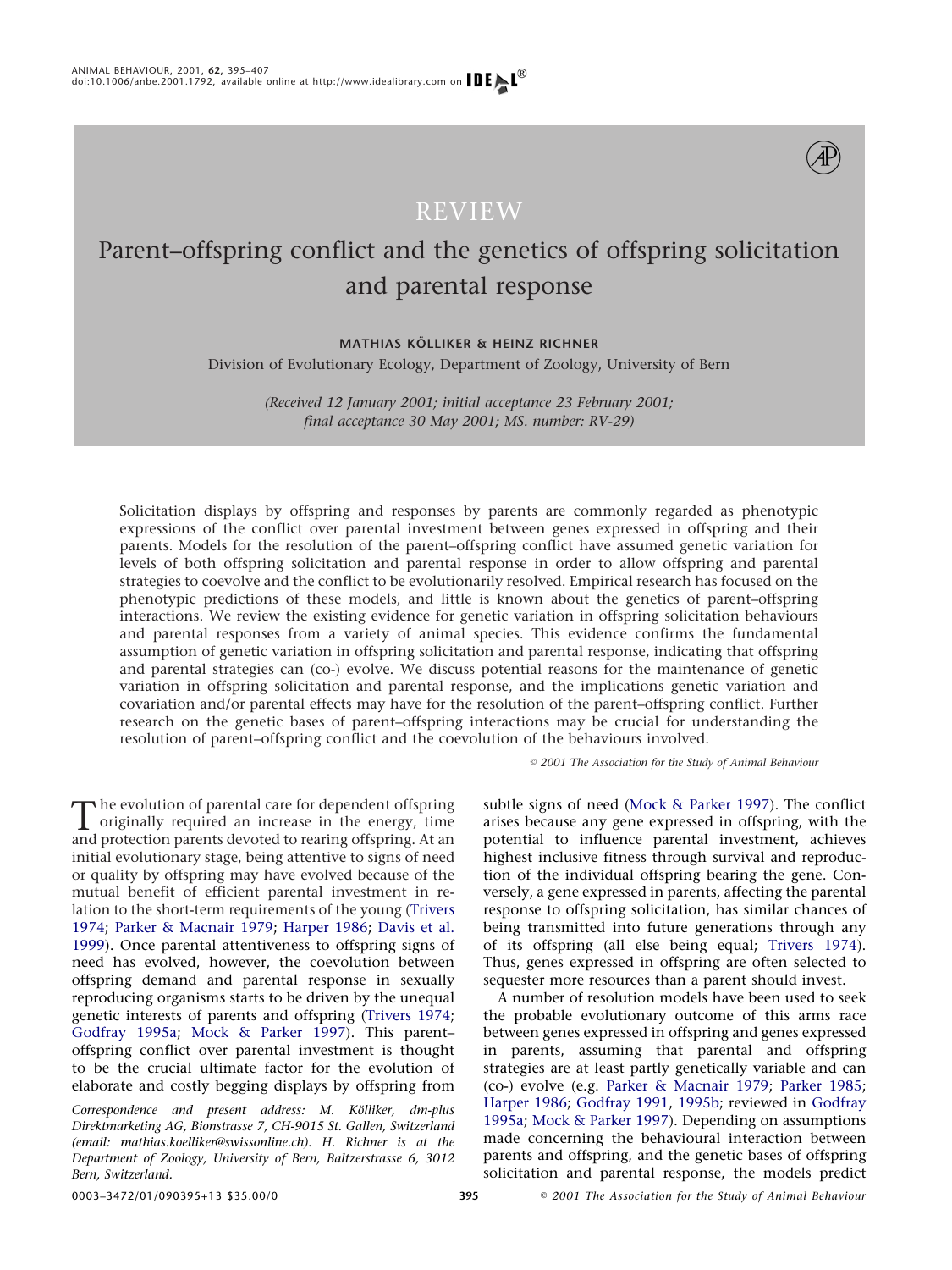conflict resolutions (evolutionarily stable strategies, ESS) ranging from offspring manipulation of parental investment ('offspring wins' ESS: [Parker & Macnair 1978;](#page-11-3) [Parker](#page-11-4) [1985\)](#page-11-4) to parental control ('parent wins' ESS: [Parker &](#page-11-0) [Macnair 1979;](#page-11-0) [Parker 1985\)](#page-11-2) and/or honest signalling of 'need' by the offspring [\(Godfray 1991,](#page-10-3) [1995b;](#page-10-4) [Johnstone](#page-11-5) [1996\)](#page-11-5).

Detailed information about the behavioural interaction between parents and offspring on a phenotypic level is accumulating [\(Kilner & Johnstone 1996;](#page-11-6) [Mock & Parker](#page-11-1) [1997;](#page-11-1) Kölliker et al. 1998; Kölliker 1999). A nutritional component to the level of solicitation by offspring is now experimentally well established for a wide range of species (especially birds; [Kilner & Johnstone 1996\)](#page-11-6). A recent suggestion is that nestling birds may also learn to modify their solicitation behaviour according to their parents' feeding style to achieve maximal rewards. They may learn to approach the most profitable positions in the nest [\(Slagsvold 1997;](#page-11-9) Kölliker et al. 1998; [Budden &](#page-10-5) [Wright 2001\)](#page-10-5) and to beg at the most rewarding begging intensity [\(Stamps et al. 1989;](#page-11-10) [Kedar et al. 2000;](#page-11-11) [Budden &](#page-10-5) [Wright 2001\)](#page-10-5).

However, only rarely has the genetic basis of offspring solicitation and parental response been investigated, although the genetics of both may strongly influence the phenotypic outcome of the parent–offspring conflict. For example, the resolution of the parent–offspring conflict may be influenced by a genetic covariation of offspring solicitation and parental response [\(West-Eberhard 1983;](#page-12-1) [Cheverud & Moore 1994;](#page-10-6) [Pagel 1994;](#page-11-4) [Queller 1994;](#page-11-12) Kölliker et al. 2000), or a parental effect before birth or hatching [\(Schwabl 1993;](#page-11-14) Kölliker et al. 2000). These suggestions and the potential consequences of such covariation for the resolution of parent–offspring conflict, for example through a runaway process [\(West-Eberhard](#page-12-1) [1983;](#page-12-1) [Pagel 1994;](#page-11-4) [Queller 1994\)](#page-11-12), have not, however, been explicitly addressed in parent–offspring conflict theory.

Without knowledge of the genetic basis of parental and offspring behavioural strategies, theoretical models have to make assumptions about the genetic parameters underlying offspring begging behaviour and the parental responses [\(Mock & Parker 1997\)](#page-11-1). In addition, empirical studies might risk concluding prematurely that observed variation among individuals in parental and offspring behaviours purely reflects environmental variation, for example variation in food availability or the individuals' health. Thus, one may tacitly accept the assumption that all individuals in the population play the same genetically based strategy (i.e. no genetic variation is maintained), and that the parent–offspring conflict was resolved in the past.

Genetic variability of both offspring begging and parental response is an important, as yet not wellconfirmed, assumption in parent–offspring conflict theory (Kölliker et al. 2000). One could argue that genetic variability should have vanished because the conflict was resolved in the past, as expected by resolution models that predict single strategy pairs of offspring solicitation and parental response at evolutionary equilibrium [\(Parker](#page-11-0) [& Macnair 1979;](#page-11-0) [Harper 1986;](#page-10-0) [Godfray 1991,](#page-10-3) [1995b\)](#page-10-4). However, the observed variation between broods/litters

in offspring begging and parental response is often substantial and may often have a genetic component (Kölliker et al. 2000). Such evidence requires explanations for the maintenance of genetic variation.

We review the theoretical issues concerning the maintenance of genetic variation underlying offspring solicitation and parental response, the implications of genetic covariation among genes expressed in offspring and parents for conflict resolution and the hypothesis that the coevolution of offspring solicitation and parental response may differ between the maternal and paternal lines. We also review the existing empirical evidence for supporting the presence of genetic variation in offspring and parental behaviours. Since most of these studies were carried out in a psychological or developmental framework (and were published in corresponding scientific journals), our review may also help incorporate this literature into research on parent–offspring conflict.

We define solicitation/begging displays from a functional perspective, that is, as behaviours of the offspring that elicit and regulate parental investment. From a proximate perspective, these can include displays that influence parental food provisioning (e.g. begging of passerine nestlings: [Kilner & Johnstone 1996;](#page-11-6) Kölliker [et al. 1998\)](#page-11-7), induce parental brooding (e.g. embryonic squawks of American white pelicans, *Pelecanus erythrorhynchos*: [Evans 1992\)](#page-10-7), or regulate parental proximity and shelter (e.g. ultrasonic vocalizations of rodent pups, often interpreted as signals of 'fear': [Brunelli et al. 1997\)](#page-10-8).

## **MAINTENANCE OF GENETIC VARIATION**

In the following, we discuss reasons for the maintenance of genetic variation in offspring solicitation and parental response. We do not intend to provide a complete list of all forces capable of maintaining genetic variation in natural populations (for recent accounts see: [Falconer](#page-10-9) [& Mackay 1996;](#page-10-9) [Roff 1997\)](#page-11-15). Rather, we concentrate on those factors that from a theoretical viewpoint may have the greatest potential to be relevant in the coevolution of genes expressed in offspring and in parents.

#### **Environmental Variation**

Fitness costs to parents of providing a given amount of resources to the offspring are central to the evolutionary conflict between genes expressed in parents and offspring. Without a cost of reproduction there can be no conflict [\(Trivers 1974\)](#page-12-0), and conflict resolution depends on these costs. Fitness costs of parental investment are likely to vary because of environmental factors (e.g. availability of food, presence/absence of predators, or variation in parental condition) and influence differentially the success of various offspring and parental strategies and thus conflict resolution [\(Parker & Macnair](#page-11-3) [1978;](#page-11-3) [Mock & Parker 1997;](#page-11-1) [Davis et al. 1999\)](#page-10-1). As a result, environmental variability may lead to the maintenance of genetic variation because no single strategy does best under all environmental conditions [\(Parker & Macnair](#page-11-3)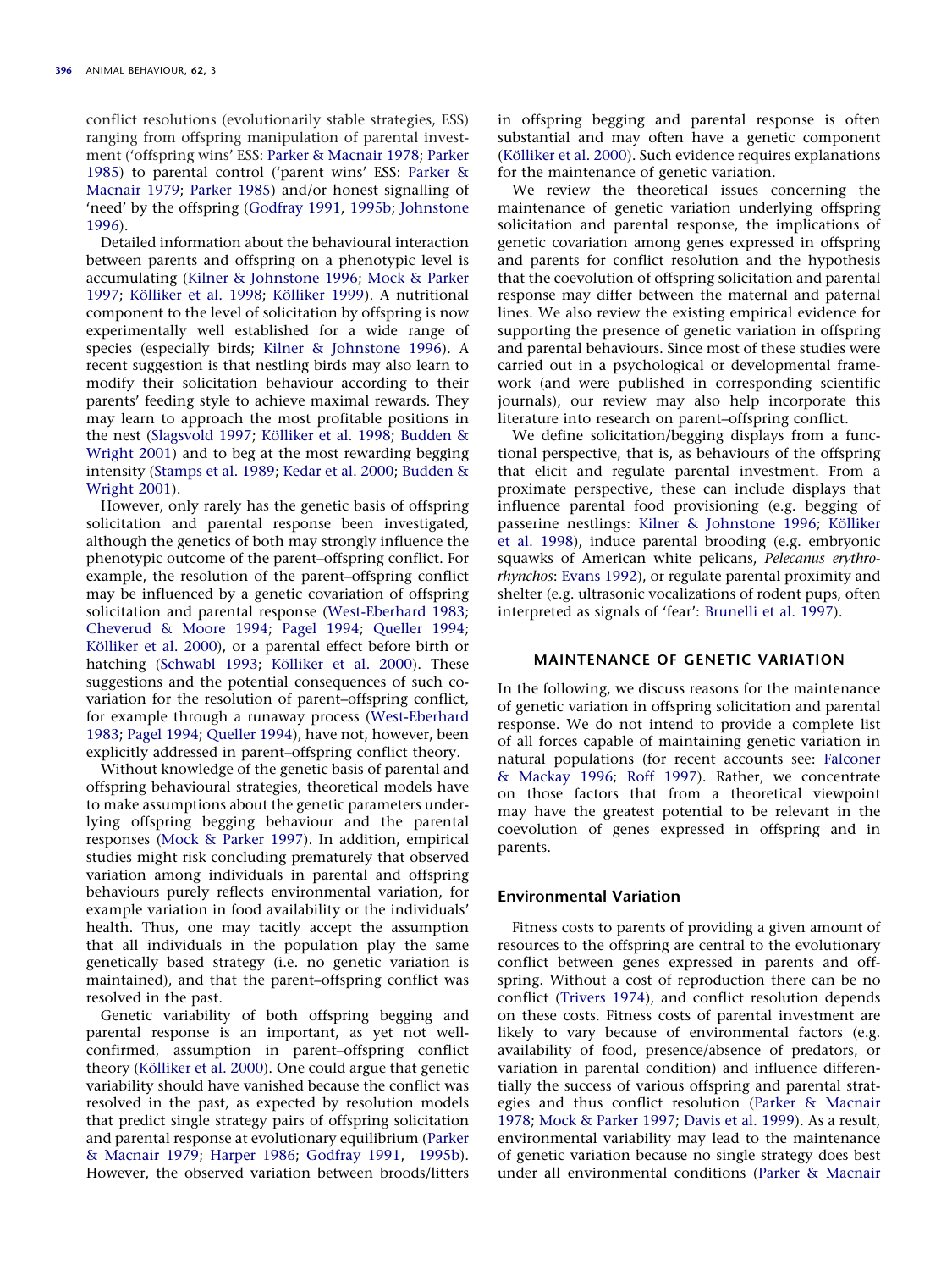[1978\)](#page-11-3). Alternatively, selection may favour phenotypically plastic strategies, which would allow individuals to cope optimally with changing environments (e.g. [Roff](#page-11-15) [1997\)](#page-11-15). Learning mechanisms (see Introduction) may be considered an example of such phenotypic plasticity.

#### **Life History Variation**

The coevolution between levels of offspring solicitation and parental response is embedded in the overall life history of the interacting individuals. Between species, and even at the level of populations among individuals, there is commonly ample variation in parental condition, mating behaviour, predation pressure, investment tradeoffs of current versus future reproduction, brood size and parental and offspring survival probabilities, etc. (Lindén) [& Møller 1989;](#page-11-16) [Roff 1992;](#page-11-17) [Stearns 1992;](#page-11-18) [Kilner 1999\)](#page-11-19). In theory, the evolutionarily stable levels of offspring solicitation and parental responses often depend on variation in such variables, for example the degree of promiscuity [\(Parker 1985;](#page-11-2) [Godfray 1995b\)](#page-10-4), the relative begging costs from predation versus energy usage [\(Parker](#page-11-2) [1985;](#page-11-2) [Godfray 1995b\)](#page-10-4), the relative importance of withinversus between-brood conflict [\(Parker 1985;](#page-11-2) [Godfray](#page-10-4) [1995b\)](#page-10-4) and variation in brood size [\(Harper 1986\)](#page-10-0). Because life history traits are variable in nature and affect, in theory, the coevolution of offspring solicitation and parental response, the variation in life history traits in a population may maintain genetic variation in offspring and parental strategies.

#### **Evolutionarily Unstable Arms Race**

Unstable cycling arms races among parental and offspring strategies, rather than evolutionarily stable resolutions, have been proposed repeatedly as a possible 'outcome' of parent–offspring conflict [\(Stamps et al.](#page-11-20) [1978;](#page-11-20) [Dawkins & Krebs 1979;](#page-10-10) [Parker & Macnair 1979;](#page-11-0) [Bull](#page-10-11) [1985\)](#page-10-11). Such an arms race scenario can emerge if (1) responsive parents with demanding offspring are selected to become less responsive in order to prevent exploitation by the offspring, (2) offspring in turn are selected to become less demanding because the cost of exaggerated begging outweighs the benefit with unresponsive parents, (3) more responsive parents are then favoured because of the cost to unresponsive parents of ignoring real needs of the young [\(Parker & Macnair 1979\)](#page-11-0), and (4) more demanding offspring are selected in turn because the benefit of exaggerated begging outweighs the cost with responsive parents [\(Parker & Macnair 1979;](#page-11-0) [Bull 1985\)](#page-10-11). Since, in an unstable arms race, several genetic variants of offspring solicitation and parental response strategies occur at any given moment, unstable cycling is a potential source of genetic variation. The direct empirical demonstration of arms races in parent–offspring communication may be difficult because cycles may 'turn' very slowly, that is, over many generations [\(Parker &](#page-11-0) [Macnair 1979\)](#page-11-0).

An unstable arms race may be expected only if begging is costly. If begging carries insubstantial costs, as certain signalling models predict [\(Bergstrom & Lachmann 1998\)](#page-10-12), the arms race may not cycle. Selection on parents to respond less to begging would be followed by offspring maintaining or even escalating their begging. The arms race would thereby at some point become stable.

# **GENETIC COVARIATION AND CONFLICT RESOLUTION**

Genetic covariation between offspring solicitation and parental response may have an important impact on the resolution of parent–offspring conflict, but such covariation has not yet been explicitly included in theoretical models. Nevertheless, possible implications have been put forward in the evolutionary literature [\(West-Eberhard](#page-12-1) [1983;](#page-12-1) [Lynch 1987;](#page-11-21) [Cheverud & Moore 1994\)](#page-10-6). In the presence of genetic covariation, external environmental influences on the system can lead to fast evolutionary divergence in parent–offspring communication among populations because of the indirect selection on the correlated trait, as supposed by a general quantitative genetic model of intrafamilial interactions [\(Lynch 1987\)](#page-11-21). A positive genetic relationship between offspring solicitation and parental response may also result in a runaway process leading to more exaggerated begging displays and higher parental response levels than selection would favour in the absence of genetic covariation [\(West-Eberhard 1983;](#page-12-1) [Lynch 1987;](#page-11-21) [Cheverud & Moore](#page-10-6) [1994;](#page-10-6) [Wade 1998\)](#page-12-2). Two scenarios for a runaway process may be relevant. First, the parental response to offspring solicitation in terms of feeding effort may be the driving force for the runaway process. The probable significant fitness costs to parents of increased parental effort may limit the extent to which a runaway process can drive the evolutionary escalation of solicitation levels. The scope for a runaway process may be enhanced, however, if the increase in parental effort caused by offspring solicitation (the begging-dependent parental effort) is associated with a reduction in the baseline, begging-independent, parental effort. The second scenario involves parental preference for offspring begging at higher levels within broods or litters. As total parental effort here does not depend on solicitation, the cost of parental response may be less significant in limiting a runaway process.

Alternatively to the runaway hypothesis, covariation between offspring solicitation and parental response may reflect the underlying variation in genetic 'quality' if variation in both of these is genetically related to 'quality'. This would suggest that parents, by preferentially provisioning offspring begging at higher levels, may select not only for signals of 'need', but also for signals of offspring genetic quality [\(Queller 1994\)](#page-11-12), for example parasite resistance [\(Møller 1990\)](#page-11-22), or viability [\(Lyon et al. 1994;](#page-11-23) [Lumma et al. 1998\)](#page-11-24). However, no explicit models for a runaway process, or parental selection of offspring genetic quality, currently exist for parent–offspring communication [\(Queller 1994\)](#page-11-12).

With a genetic correlation between levels of offspring solicitation and parental response, Hamilton's rule [\(Hamilton 1964\)](#page-10-13), on which current resolution models of parent–offspring conflict are based, does not correctly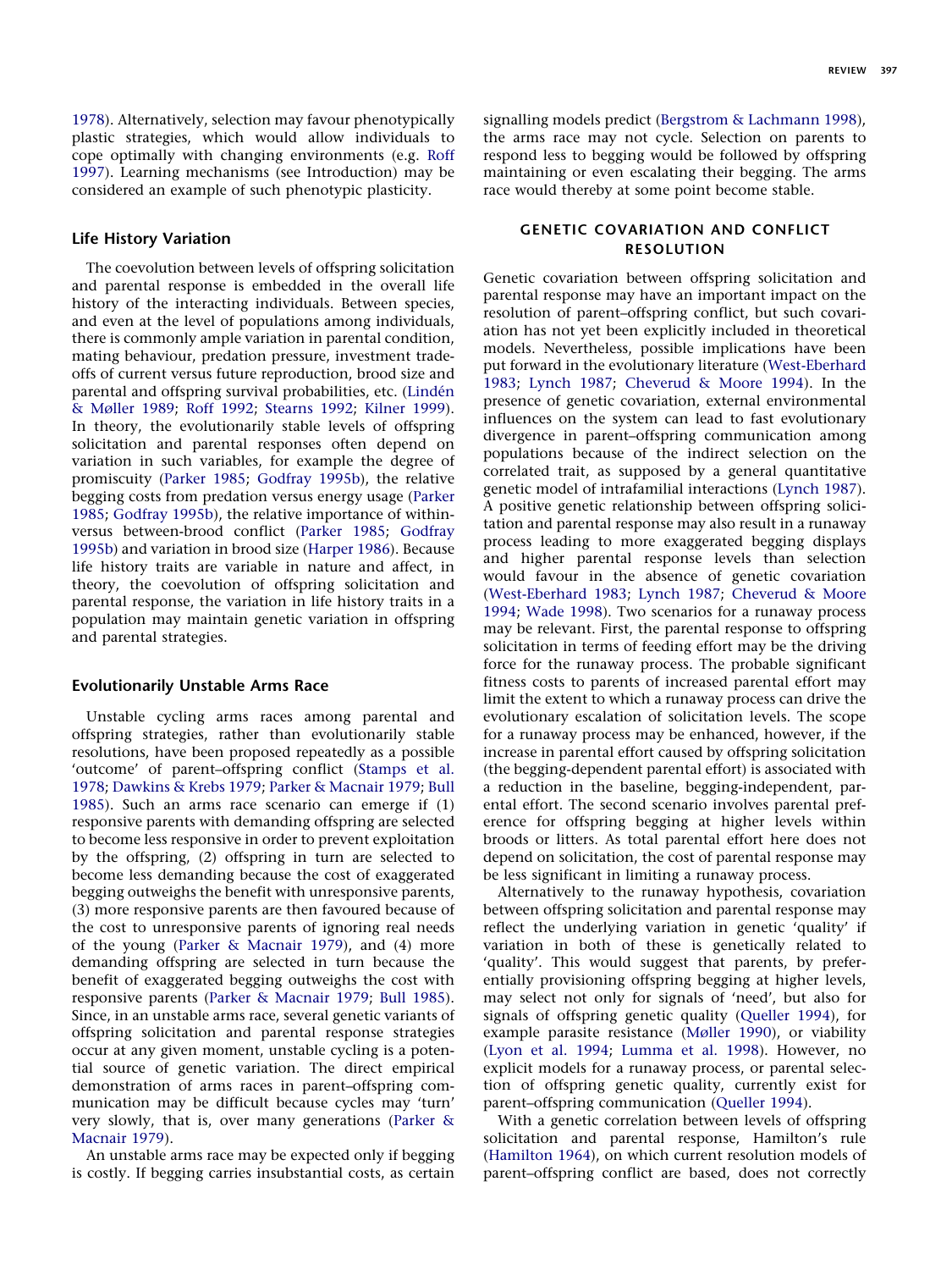define the conditions for the spread of genes affecting offspring solicitation and parental responses [\(Lynch](#page-11-21) [1987;](#page-11-21) [Eshel & Feldman 1991;](#page-10-14) [Cheverud & Moore 1994\)](#page-10-6). For example, a population genetic model of parent– offspring conflict predicted that exaggerated begging is less likely to evolve when linkage with the locus for parental response is tight [\(Eshel & Feldman 1991\)](#page-10-14). In a general quantitative genetic model of altruistic behaviour, [Cheverud & Moore \(1994\)](#page-10-6) predicted that positive genetic covariances between donor behaviour (e.g. parental response) and recipient behaviour (e.g. offspring solicitation) tend to favour higher levels of altruism (e.g. parental response) than would be predicted from Hamilton's rule alone. On the other hand, negative covariances may lead to lower than expected levels of parental response [\(Cheverud & Moore 1994\)](#page-10-6).

# **COEVOLUTION OF PARENTAL AND OFFSPRING GENES**

Selection pressures on female and male behavioural strategies during reproduction can differ widely [\(Hrdy](#page-10-15) [1999\)](#page-10-15), and differences between the sexes in their reproductive roles are common [\(Clutton-Brock 1991\)](#page-10-16). Such sex differences in parental behaviour may be further enhanced by the sexual conflict over parental investment [\(Trivers 1972\)](#page-12-3). Thus, one may expect coevolution between genes expressed in offspring (affecting their begging level) and genes expressed in mothers and fathers (affecting their responses to begging) to follow different trajectories in the maternal and paternal lines [\(Godfray](#page-10-4) [1995b;](#page-10-4) Kölliker et al. 2000).

In mammals, the conflict of interest between genes expressed in the mother and the offspring may select for overexploitation of maternal resources by offspring while still in the uterus [\(Haig 1992,](#page-10-17) [1993\)](#page-10-18). Thus, both offspring solicitation after birth and the maternal response are potentially influenced by the outcome of the parent– offspring conflict in the uterus. In birds, the development of the embryo starts mainly after all the maternal resources have been allocated to the egg [\(Winkler 1993;](#page-12-4) [Williams 1994\)](#page-12-5). Thus, chick begging after hatching cannot be directly influenced by the offspring itself before hatching through extraction of maternal resources during egg formation. Bird mothers may therefore have more control over resource allocation before birth than mammalian mothers, although selection on bird embryos might modulate the sensitivity of embryonic tissues to maternal hormones or nutrients in the offspring's favour [\(Winkler 1993\)](#page-12-4).

In both mammals and birds females generally interact with the offspring earlier before birth, and mostly for a more extended period, than males. Thus, reciprocal selection pressures may in most cases be more important in the maternal line than in the paternal line because of the longer exposure of offspring strategies to mothers and of maternal strategies to offspring.

In an extension of [Godfray's \(1991\)](#page-10-3) model of honest signalling of 'need', [Johnstone \(1996\)](#page-11-5) allowed the interaction between a parent and its offspring to be preceded by an a priori and costly parental investment. Contrary to

the original model of honest signalling of 'need' [\(Godfray](#page-10-3) [1991\)](#page-10-3), the model predicts that parents are not investing at their own optimal level, but that rather a compromise between parental and offspring interest would be expected at evolutionary equilibrium [\(Johnstone 1996\)](#page-11-5). The model might be of biological relevance not only as an extension of [Godfray's \(1991\)](#page-10-3) model and its assumption of independence of successive feeding events, but may also relate to the initial costly investment by female mammals and birds during gestation and egg laying, respectively. Because only females make such a costly initial investment in offspring, the model suggests that the outcome of the conflict between genes expressed in mothers and offspring may tend more towards a compromise resolution than the outcome of the conflict between genes expressed in fathers and offspring. Fathers may have more control over conflict resolution than mothers.

Another asymmetry between the sexes arises through extrapair matings [\(Birkhead & Møller 1992\)](#page-10-19). Some fathers have to invest in unrelated young (the 'cuckolded' males) and some produce offspring they do not have to care for (the 'cuckolder' males), whereas mothers mostly invest in their own offspring. As a consequence for young competing for parental resources in the same nest or litter, they are less likely to share genes of paternal than maternal origin. In addition, genes expressed in fathers affecting their response to begging have a lower probability of being present in the young in which they invest than the genes expressed in mothers. Thus, selection may favour both a higher equilibrium solicitation level and a lower parental response level in the paternal line than the maternal line.

Asymmetries in reproductive strategies between the sexes may select for inheritance mechanisms where the expression of genes depends on the descent of genes through maternal or paternal lines. Different (sets of) genes affecting the parental response may be expressed in mothers and fathers (i.e. sex-linked gene expression), and the expression of genes in offspring, influencing solicitation levels, may depend on the parental origin of the genes (i.e. genomic imprinting, [Haig 1992,](#page-10-17) [1993\)](#page-10-18).

# **GENETIC VARIATION IN OFFSPRING SOLICITATION**

## **'Peeping' of Chicks**

The precocial young of chickens, *Gallus gallus domesticus*, emit 'peep' vocalizations, and mainly do so when the hen is absent [\(Bermant 1963\)](#page-10-20). 'Peeping' may thus reflect the chick's solicitation for proximity of the mother [\(Webster & Hurnik 1987\)](#page-12-6). Genetic variation for the rate of 'peeping' by chicks has been suggested for White Leghorn-like commercial stocks, in experiments using a paternal half-sibling breeding design (two hens artificially inseminated by the sperm of one rooster per replicate). While significant between-dam variation was found, the between-sire component of variance was not significant [\(Webster & Hurnik 1987;](#page-12-6) [Table 1\)](#page-4-0). The authors explained this discrepancy either by maternal effects, or the lower genetic variation among roosters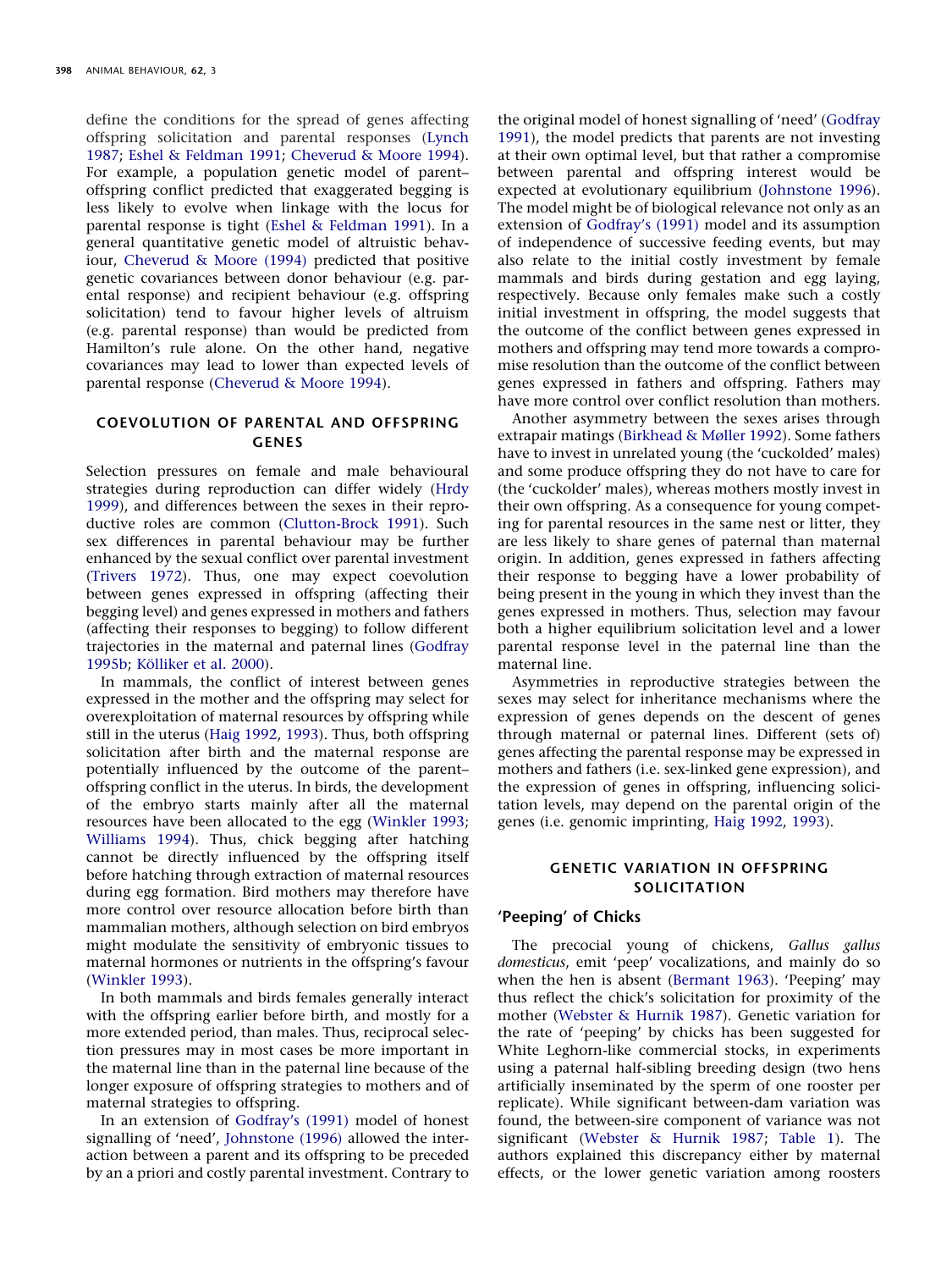<span id="page-4-0"></span>

| Source                                        |                                                                                             | $\sim$                                 | $\sim$                                                      | 3                                                                                                                     | 4                                                         | 5                                                          | $\circ$                                   | $\overline{ }$                            | $^{\circ}$                                                                                     | G                                                                                                                                               | $\frac{0}{1}$<br>$\overline{1}$                                                                             |
|-----------------------------------------------|---------------------------------------------------------------------------------------------|----------------------------------------|-------------------------------------------------------------|-----------------------------------------------------------------------------------------------------------------------|-----------------------------------------------------------|------------------------------------------------------------|-------------------------------------------|-------------------------------------------|------------------------------------------------------------------------------------------------|-------------------------------------------------------------------------------------------------------------------------------------------------|-------------------------------------------------------------------------------------------------------------|
| Population                                    | Commercial breed (white<br>Leghorn)                                                         | Natural population                     | Natural population                                          | Natural population                                                                                                    | Artificially bred strain                                  | Artificially bred strain                                   | Artificially bred strains                 | Artificially bred strains                 | Artificially bred strains                                                                      | Wild mice reared in lab;<br>inbred strains                                                                                                      | 2-3-day old, bottle-fed<br>Commercial breeds<br>healthy babies                                              |
| Potential confounding effects<br>and problems | variability; artificial breeding<br>Maternal effects in the egg;<br>ow genetic between-sire | Matemal effects in the egg;<br>history | common rearing environment<br>Vlaternal effects in the egg; | common rearing environment<br>common rearing environment<br>Maternal effects in the egg;<br>on 1st day after hatching | gestation; artificial breeding<br>Maternal effects during | Artificial breeding history;<br>nistory; small sample size | Artificial breeding history;<br>nbreeding | Artificial breeding history;<br>nbreeding | artificial breeding history;<br>Maternal effects during<br>gestation; inbreeding;<br>nbreeding | artificial breeding history;<br>begging behaviour not<br>begging behaviour not<br>Maternal effects during<br>gestation; inbreeding;<br>measured | Artificial breeding history<br>Environmental variation;<br>maternal effects during<br>pregnancy<br>measured |
| Heritability<br>estimate                      | $0.46$ t $/0.25$ t $/0.21$ t<br>Between sires: 0;<br>Between dams:                          | $0.98\dagger$                          | 0.54                                                        | $0.52\frac{1}{0.40}$                                                                                                  | (No estimate) <sup>†</sup>                                | (No estimate) <sup>†</sup>                                 | $0.51\dagger$                             | (No estimate)†                            | (No estimate)†                                                                                 | (No estimate)†                                                                                                                                  | (No estimate) <sup>†</sup><br>(No estimate)†                                                                |
| Design*                                       | HSB                                                                                         | WFC                                    | WFC                                                         | Ğ                                                                                                                     | <b>უ</b>                                                  | $\lambda$ S                                                | SC; SCB                                   | SC; SCB                                   | SC; CF                                                                                         | SC; CF                                                                                                                                          | SC; CF; ET<br>REP                                                                                           |
| Behaviour                                     | 'Peep' vocalization rate                                                                    | Begging call duration                  | Begging call duration                                       | intensity<br>Vocal begging                                                                                            | ng rate<br>Ultrasonic callir                              | ng rate<br>Ultrasonic callin                               | Ultrasonic calling rate                   | Ultrasonic calling rate                   | Parental handling time<br>received by pups                                                     | Incidence of receiving<br>ıre<br>spontaneous ca                                                                                                 | Lamb bleat rate<br>Cry duration                                                                             |
| Species                                       | Domestic hen, Gallus gallus domesticus<br><b>Birds</b>                                      | Barn swallow, Hirundo rustica          | Cliff swallow, Hirundo pyrrhonota                           | Great tit, Parus major                                                                                                | Rat, Rattus norvegicus<br>Mammals                         | Rat                                                        | Mouse, Mus domesticus                     | Mouse                                     | Mouse                                                                                          | Mouse                                                                                                                                           | Domestic sheep, Ovis spp.<br>Human                                                                          |

(1) Webster & Humik 1998; (2) Medvin et al. 1992; (3) Kölliker et al. 2000; (4) Graham & Letz 1979; (5) Brunelli et al. 1997; (6) Hahn et al. 1987; (7) Roubertoux et al. 1996; (8) Ressler<br>1962; (9) Jakubowski & Terkel 1982 (1) [Webster](#page-12-2) [&](#page-10-21) [Hurnik](#page-12-2) [1998;](#page-12-2) (2) [Medvin](#page-11-25) [et](#page-11-26) [al.](#page-11-26) [1992;](#page-11-25) (3) Kölliker et al. 1993; (4) [Graham](#page-10-21) & [Letz](#page-10-21) [1979;](#page-10-21) (5) [Brunelli](#page-10-8) et al. 1987; (6) [Hahn](#page-10-22) et al. [1987;](#page-10-22) (7) [Roubertoux](#page-11-26) et al. [1996;](#page-11-26) (8) [Ressler](#page-11-27) \*HSB: half-sibling breeding design; WFC: within-family correlation; CF: cross-fostering; AS: artificial selection; ET: embryo transfer; SC: strain comparison; SCB: strain cross breeding; REP: [1962;](#page-11-27) (9) [Jakubowski](#page-10-23) [&](#page-10-23) [Terkel](#page-10-23) [1982;](#page-10-23) (10) [Dwyer](#page-10-24) [et](#page-10-24) [al.](#page-10-24) [1998;](#page-10-24) (11) [Korner](#page-11-28) [1974.](#page-11-28) repeatability.

†Statistically significant genetic effects. **REVIEW 399**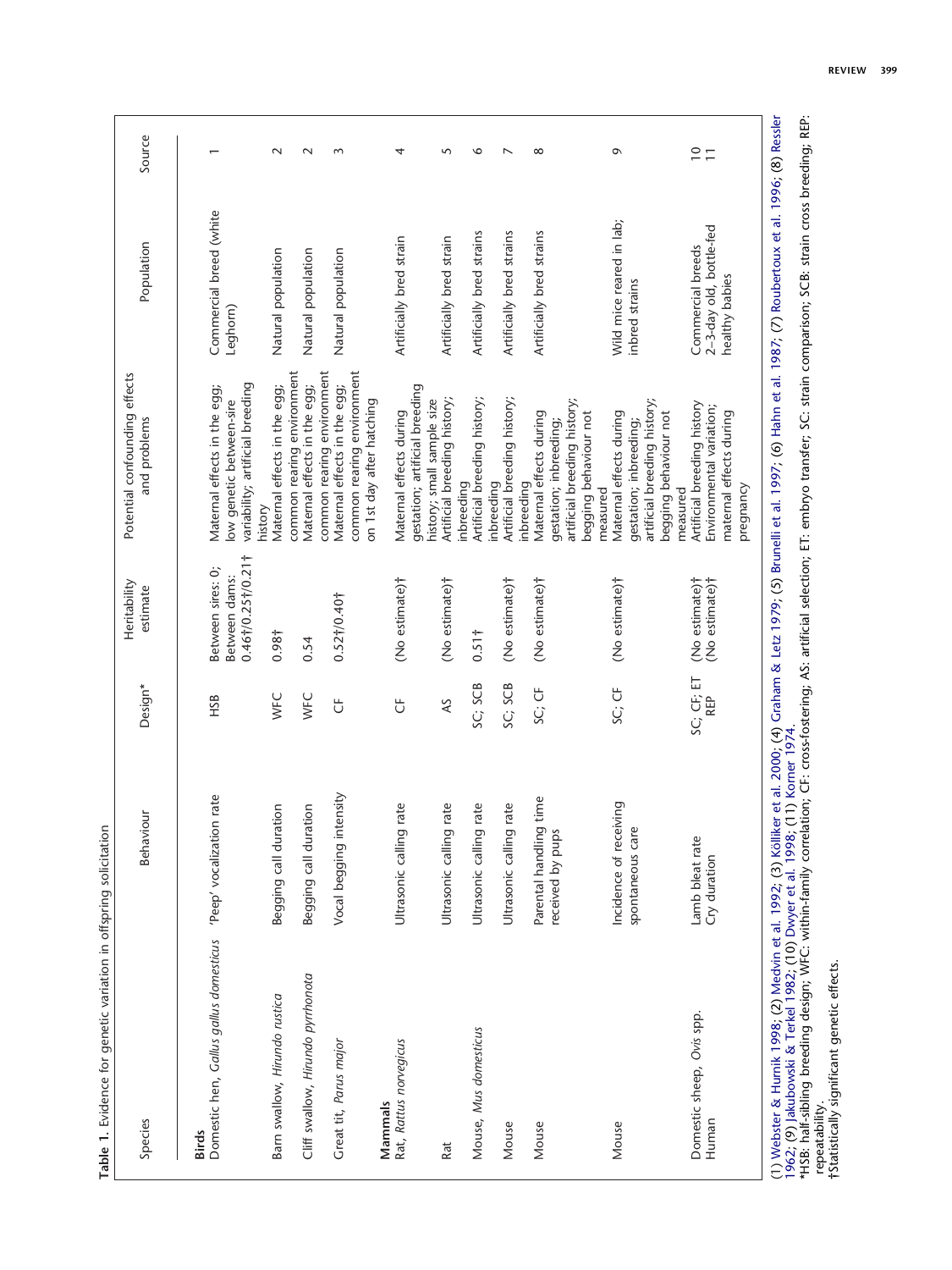than among hens. The roosters had previously been subjected to intense artificial selection and inbreeding, while the hens had been randomly bred [\(Webster &](#page-12-6) [Hurnik 1987\)](#page-12-6).

## **Begging Calls of Altricial Nestlings**

Nestling birds often call vigorously for food during parental visits [\(Kilner & Johnstone 1996;](#page-11-6) Kölliker et al. [1998\)](#page-11-7), but also when the parents are absent [\(Christe et al.](#page-10-25) [1996;](#page-10-25) [Price et al. 1996;](#page-11-29) [Roulin et al. 2000\)](#page-11-30), and hungry nestlings generally beg at higher intensities [\(Kilner &](#page-11-6) [Johnstone 1996;](#page-11-6) Kölliker et al. 1998). Parents mostly respond to the begging calls by increasing their feeding efforts [\(Ottosson et al. 1997;](#page-11-31) [Burford et al. 1998;](#page-10-26) [Davies](#page-10-27) [et al. 1998;](#page-10-27) [Price 1998;](#page-11-32) [Wright 1998;](#page-12-7) Kölliker et al. 2000).

Phylogenetic tests of divergent evolution of the intensity of begging displays have been carried out for the predicted negative correlations between (1) the begging intensity of nestlings and average nestmate relatedness, and (2) the begging intensity and predation pressure [\(Parker & Macnair 1978;](#page-10-28) [Godfray 1995b\)](#page-10-4). In accordance with the first prediction, the nestlings of species with a high incidence of extrapair paternity, where relatedness among nestmates is low, beg more loudly [\(Briskie et al.](#page-10-29) [1994\)](#page-10-29) and have redder gapes (limited to species nesting at sites with sufficient light; [Kilner 1999\)](#page-11-19) than the nestlings of species with low extrapair paternity. The second prediction was supported by the demonstration of a negative relationship among species between begging call loudness and the estimated predation rate on the nestlings [\(Briskie et al. 1999\)](#page-10-30). By explaining current variation in begging display levels among independent phylogenetic groups, these studies indirectly suggest genetic variation in the begging call intensity of nestlings in past populations of common ancestors.

In several bird species nestlings resemble their nestmates in call duration and/or intensity [\(Table 1\)](#page-4-0). However, simple within-brood correlations as means to estimate genetic components of variation are confounded with the rearing environment, which is especially relevant for begging displays where an important environmental component of nestling resource 'need' has been shown repeatedly [\(Hussel 1988;](#page-10-31) [Kilner & Johnstone](#page-11-6) [1996;](#page-11-6) Kölliker et al. 1998). Cross-fostering eggs or newly hatched chicks between broods can greatly reduce this problem, because variation in the rearing environment is randomized before biological siblings are compared. Such a study has recently been carried out in two populations of great tits, *Parus major* (Kölliker et al. 2000; [Table 1\)](#page-4-0). Newly hatched chicks were partially cross-fostered between broods. The begging calls of individual nestlings at 10 days old were recorded under controlled laboratory conditions. Between 20 and 26% (depending on the population) of the variation between individual nestlings in their begging call intensity could be attributed to their common origin, suggesting an estimate of genetic variation in the range of 40–52% [\(Table 1\)](#page-4-0). Because possible parental or environmental effects before the nestlings hatched could not be completely ruled out (see

<span id="page-5-0"></span>

**Figure 1.** Results from an artificial selection experiment on ultrasonic calling rate of Norway rat pups. S0–S5 refer to the number of generations in the selection experiment (S1=first generation after artificial selection started). The average number of ultrasonic vocalizations (USV)/2 min is shown. The high and low lines were established by selecting in each generation the most deviant individuals from within litters for mating, and the control line was maintained by randomly choosing individuals for breeding. From Brunelli et al. 1997. Five generations of selective breeding for ultrasonic vocalization (USV) responses in *N*:*NIH* strain rats. *Developmental Psychobiology,* **31**, 255–265. Copyright 1997 John Wiley & Sons, Inc. Reprinted by permission of S. A. Brunelli and John Wiley & Sons, Inc.

Limitations of empirical studies), the estimates refer to upper limits.

# **Ultrasonic Vocalizations of Rodent Pups**

Rodent pups emit ultrasonic begging calls when separated from the parents, in particular at low temperature and when hungry [\(Noirot 1972;](#page-11-33) [De Ghett 1974;](#page-10-32) [Graham & Letz 1979;](#page-10-21) [Jans & Leon 1983;](#page-11-34) [Brunelli et al.](#page-10-8) [1997\)](#page-10-8). Parents respond to the calls by approaching, retrieving and nurturing their young [\(Noirot 1972;](#page-11-33) [De](#page-10-32) [Ghett 1974;](#page-10-32) [Smotherman et al. 1978;](#page-11-35) [Kleese & Hull](#page-11-36) [1980\)](#page-11-36). In rats, a cross-fostering study (including a sample of three litters), where newly born pups were exchanged between mothers, showed that the common origin, but not the rearing environment, had a significant influence on the rate of ultrasonic calling by pups. This again suggests that genetic variation explains some of the variation in begging calls [\(Graham & Letz 1979;](#page-10-21) [Table 1\)](#page-4-0).

The only artificial selection experiment on a begging display currently available has been carried out in rats, *Rattus norvegicus*, based on a genetically heterogeneous breeding stock (*N:NIH* strain; [Brunelli et al. 1997;](#page-10-8) [Table](#page-4-0) [1\)](#page-4-0). Three lines were established by selecting individuals for both high and low ultrasonic calling rate of pups, and by maintaining a random-bred control line. The three artificial selection lines diverged quickly [\(Fig. 1\)](#page-5-0), and highly significant differences between lines in the ultrasonic calling rate of pups were found after only three generations [\(Brunelli et al. 1997;](#page-10-8) [Fig. 1\)](#page-5-0). The selection lines on average continued to diverge for up to 13 generations (S. A. Brunelli, personal commuication). This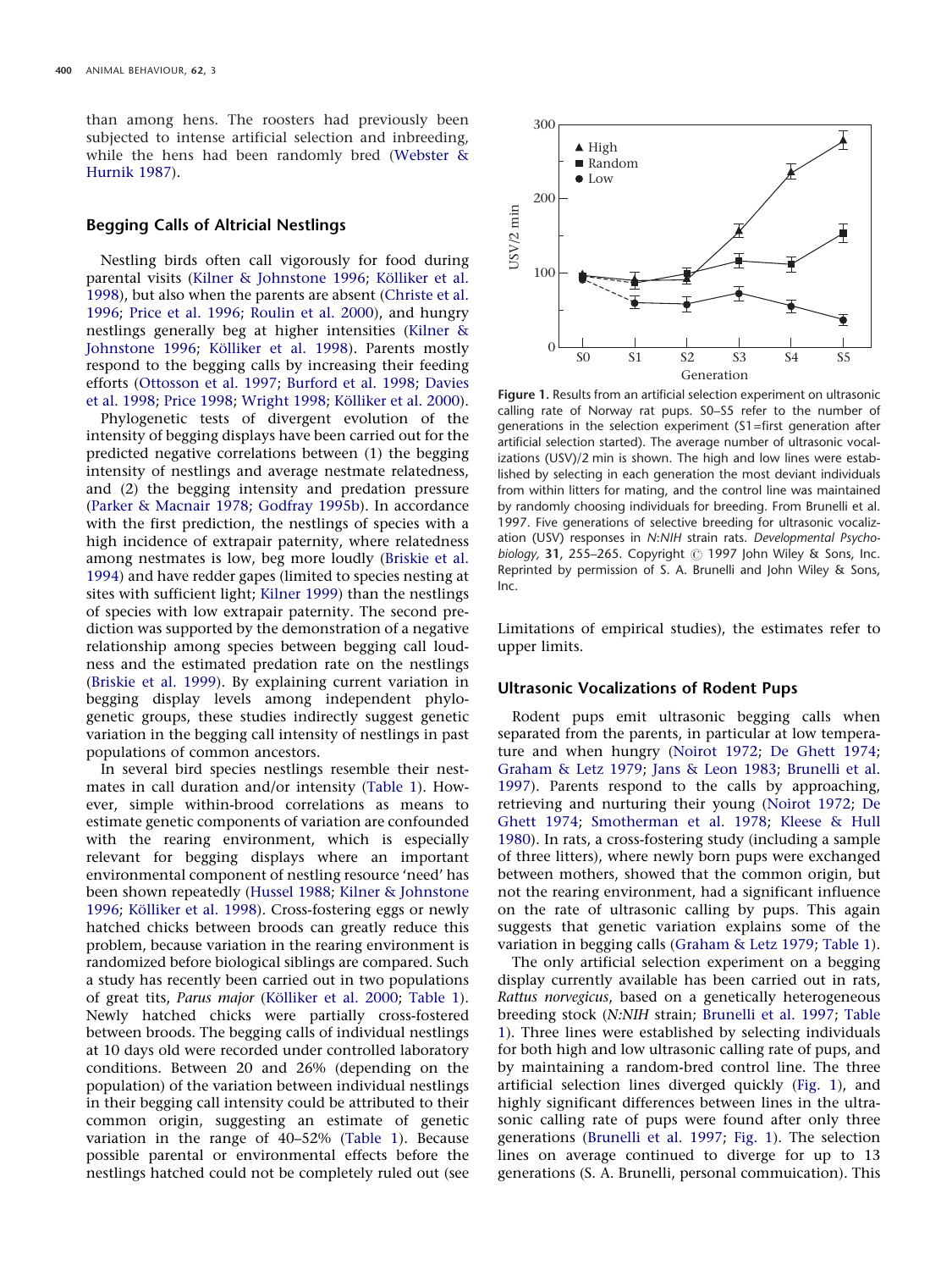study clearly shows that the ultrasonic calling rate of rat pups responds to artificial selection and thus has a heritable component. The selective breeding was based on the most deviant individuals from within litters [\(Brunelli et al. 1997\)](#page-10-8), implying that the young ending up in different selection lines had on average experienced the same maternal environment. Thus, the observed responses to selection may largely be independent of maternal effects [\(Falconer & Mackay 1996\)](#page-10-9), assuming no differential investment by rat mothers during gestation according to pup genotype.

In mice, *Mus domesticus*, significant variation among inbred strains in the ultrasonic calling rate of pups has been observed repeatedly [\(Roubertoux et al. 1990\)](#page-11-37). Two studies used crosses between such strains to test for the presence of a genetic component. Individuals from pairs of different inbred lines ( $BALB/c \times DBA/2J$ , [Hahn et al.](#page-10-22) [1987;](#page-10-22)  $CBA/H \times NZB/B1NJ$ , [Roubertoux et al. 1990;](#page-11-37) [Table 1\)](#page-4-0) were measured for their ultrasonic calling rate, cross-bred and their F1 offspring, as well as the offspring of a variety of back-crosses, were tested for their ultrasonic calling behaviour. Both studies showed significant genetic variation for ultrasonic calling rate of pups among strains, and revealed complex genetic backgrounds, such as directional dominance, epistasis and parental effects [\(Hahn et al. 1987;](#page-10-22) [Roubertoux et al. 1990\)](#page-11-37).

## **Bleating of Lambs**

In sheep, *Ovis* spp., the bleating of newly born lambs has an important function in regulating maternal proximity shortly after birth. Different breeds of sheep vary in the rate of lamb bleating [\(Dwyer et al. 1998\)](#page-10-24). In an embryo transfer study between Scottish Blackface and Suffolk breeds, the embryos originating from the two breeds were, 6 days after artificial insemination, transferred to ewes from the same and the other breed, respectively [\(Dwyer et al. 1998;](#page-10-24) [Table 1\)](#page-4-0). The bleat rate of the lambs was then measured shortly after birth. Suffolk lambs had significantly higher bleat rates than Blackface lambs, independent of the ewe's breed [\(Table 1\)](#page-4-0). As this study controlled for maternal effects during gestation by cross-fostering embryos shortly after fertilization, it shows genetic variation in the rate of lamb bleating between these two breeds of sheep.

#### **Crying of Human Babies**

The crying of human babies induces physiological stress responses in their parents [\(Wiesenfeld & Zander](#page-12-8) [Malatesta 1983\)](#page-12-8), and elicits caring behaviour [\(Lumma](#page-11-24) [et al. 1998\)](#page-11-24). Measures of the intensity of the crying of human neonates (e.g. duration, rate and frequency) differ significantly between individual neonates [\(Korner 1974;](#page-11-28) [Barr 1993;](#page-10-33) [Furlow 1997;](#page-10-34) [Table 1\)](#page-4-0). Extensive and persistent crying can be characteristic of certain babies, a phenomenon also known as the 'colic syndrome' [\(Barr 1999\)](#page-10-33). There is often no medical indication for obvious physical deficiencies or needs of such neonates [\(Barr 1999\)](#page-10-33). Thus, individual differences in the intensity of baby crying exist

[\(Table 1\)](#page-4-0), but these may contain not only genetic, but also maternal or nonobvious nutritional, components of variation.

#### **GENETIC VARIATION IN PARENTAL RESPONSE**

Variation in parental behaviour between species, and between individuals of the same species is common [\(Clutton-Brock 1991\)](#page-10-16). Attempts to disentangle experimentally the common rearing environment from shared genes is more difficult for parental responses than for offspring solicitation behaviours, because mortality and dispersal between birth and breeding in natural populations may often limit the sample of related individuals that can be compared (Kölliker et al. 2000). This may explain why good evidence for genetic variation in parental behaviour, or response to offspring solicitation, is even more scant than in the case of offspring solicitation displays. Thus, there is often only indirect evidence for genetic variation in parental behaviour available, which may not be free of environmental effects. In addition, most studies reporting genetic variation in parental behaviour refer to absolute, beggingindependent levels of effort, rather than responses to offspring solicitation behaviours.

# **Response to Begging Calls in Great Tits**

In the cross-fostering experiment on great tits, the response of mothers (determined from begging playback experiments) and the begging call intensity of their offspring reared in foreign nests were significantly correlated (Kölliker et al. 2000; [Table 2\)](#page-7-0), suggesting genetic covariation. It could be excluded statistically that the covariation arose indirectly via maternal condition (Kölliker et al. [2000\)](#page-11-13). The covariation can, if truly genetic (early environmental or parental effects may be an alternative explanation: Kölliker et al. 2000), arise only if both begging call intensity and maternal response have a genetic component [\(Falconer & Mackay 1996;](#page-10-9) [Roff 1997\)](#page-11-15). Because only the former could be estimated, the demonstration of both a genetic component in the begging call intensity of nestlings and a significant origin-related covariation with maternal response indirectly suggests genetic variation in the maternal response to begging calls.

#### **Rodent Care for Pups**

In mice, differences between strains in levels of parental care behaviours have been observed repeatedly (e.g. [Ressler 1962;](#page-11-27) [Jakubowski & Terkel 1982;](#page-10-23) [Cohen-Salmon et al. 1985;](#page-10-35) [Table 2\)](#page-7-0), suggesting genetic variation among strains. One study used a reciprocal cross-breeding design among house mice from a wildtype and an inbred laboratory stock (CF-1), and measured the incidence of spontaneous care-taking behaviour towards unrelated test pups of the F1 offspring [\(Perrigo](#page-11-38) [et al. 1993;](#page-11-38) [Table 2\)](#page-7-0). Mice with wild-type mothers overall had lower incidence of care-taking behaviour than mice with CF-1 mothers. The effect of the father's genotype on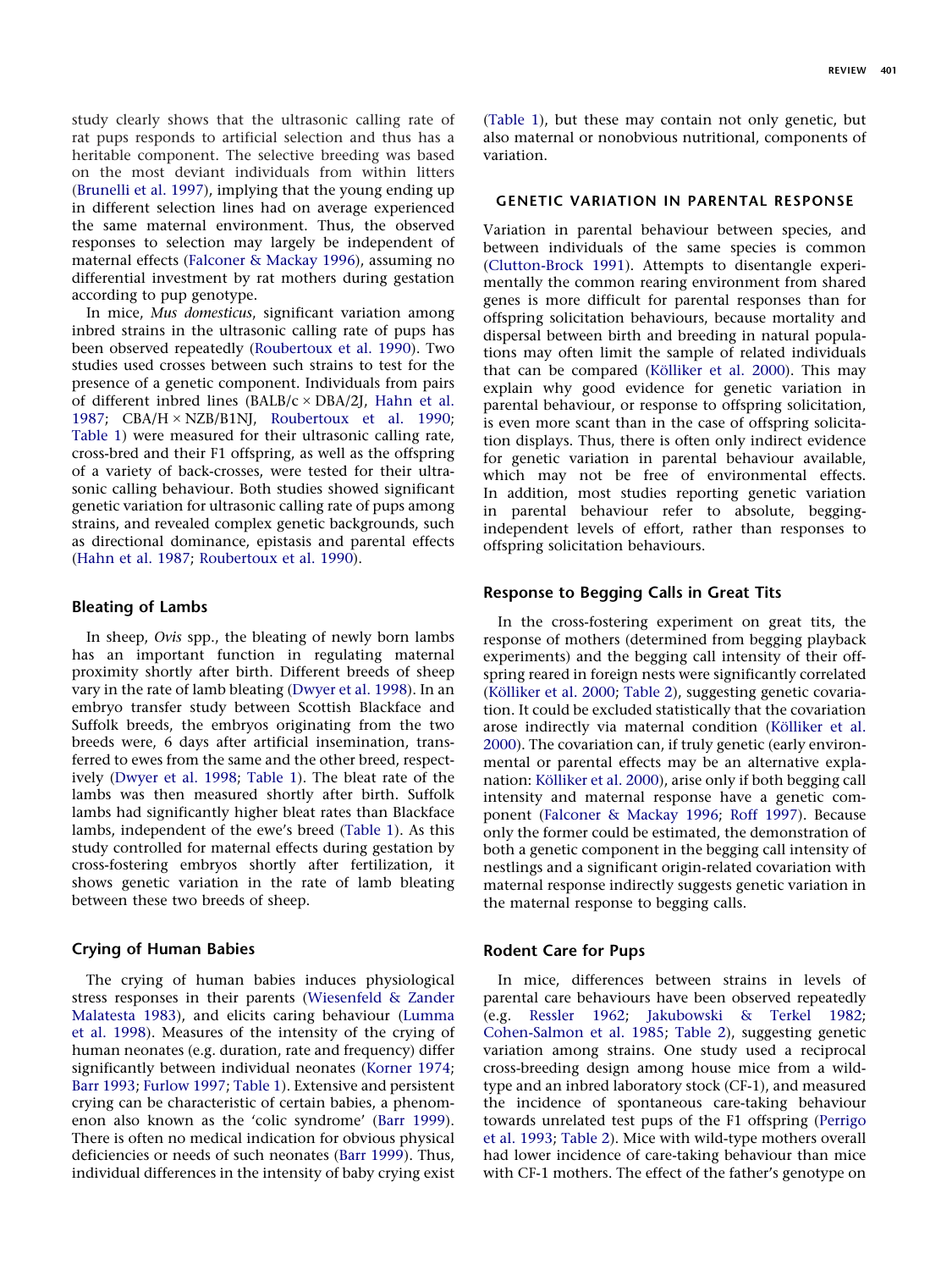|                                                       | Behaviour                    | Design*                                       | Heritability<br>estimate                                          | Potential confounding effects<br>and problems                                                                                                                                          | Population                                                                                       | Source |
|-------------------------------------------------------|------------------------------|-----------------------------------------------|-------------------------------------------------------------------|----------------------------------------------------------------------------------------------------------------------------------------------------------------------------------------|--------------------------------------------------------------------------------------------------|--------|
| playbacks                                             | Mother response to begging   | Ğ                                             | (No estimate)                                                     | Indirect evidence: origin-related<br>covariation with vocal begging<br>intensity of biological offspring<br>(Table 1); maternal effects                                                | Natural population                                                                               |        |
| to pups                                               | Parental handling time given | SC; CF                                        | (No estimate) <sup>†</sup>                                        | Maternal effects during gestation;<br>common rearing environment;                                                                                                                      | Artificially inbred laboratory strains                                                           | $\sim$ |
| Lactation activity<br>Retrieval of pups<br>caretaking | Incidence of spontaneous     | HSB; CF<br>SC; CF<br>$\overline{\mathcal{S}}$ | (No estimate) <sup>†</sup><br>(No estimate)†<br>0.30 <sup>†</sup> | Inbreeding; artificial breeding history<br>inbreeding; artificial breeding history<br>Maternal effects during gestation;<br>common rearing environment;<br>Artificial breeding history | Wild mice reared in laboratory;<br>Outbred laboratory strain<br>Inbred strains<br>inbred strains | 4      |
| caretaking                                            | Incidence of spontaneous     |                                               | SC; SCB; CF (No estimate)t                                        | Inbreeding; artificial breeding history<br>inbreeding; artificial breeding history                                                                                                     | Artificially bred wild mice; inbred<br>strains                                                   | ৩      |
|                                                       | Ewe low-pitched bleat rate   | SC: ET; CF                                    | (No estimate) <sup>†</sup>                                        | Maternal effects during gestation;<br>common rearing environment;<br>artificial breeding history                                                                                       | Commercial breeds                                                                                |        |
|                                                       | Lamb acceptance; grooming    | SC                                            | (No estimate) <sup>†</sup>                                        | Maternal effects during gestation;<br>common rearing environment;<br>artificial breeding history                                                                                       | Commercial breeds                                                                                | ∞      |
| Ewe response to lamb<br>bleating playbacks            |                              | SC                                            | (No estimate) <sup>†</sup>                                        | Maternal effects during gestation;<br>common rearing environment;<br>artificial breeding history                                                                                       | Commercial breeds                                                                                | ۰      |

<span id="page-7-0"></span>Table 2. Evidence for genetic variation in parental (response) behaviour **Table 2.** Evidence for genetic variation in parental (response) behaviour

(1) Kölliker et al. 2000; (2) Ressler 1994; (3) Strózik 1989; (4) Cohen-Salmon et al. 1985; (3) Jakubowski & Terkel 1982; (6) Perrigo et al. 1979; (7) Dwyer et al. 1998; (8) Dwyer & Lawrence<br>1998; (9) Shilito-Walser et al. (1) [Ko¨lliker](#page-11-13) [et](#page-11-13) [al.](#page-11-13) [2000;](#page-11-13) (2) [Ressler](#page-11-12) [1994;](#page-11-12) (3) [Stro´zik](#page-11-10) [1989](#page-11-10); (4) [Cohen-Salmon](#page-10-35) [et](#page-10-35) [al.](#page-10-35) [1985;](#page-10-35) (5) [Jakubowski](#page-10-23) [&](#page-10-23) [Terkel](#page-10-23) [1982;](#page-10-23) (6) [Perrigo](#page-11-0) [et](#page-11-0) [al.](#page-11-0) [1979;](#page-11-0) (7) [Dwyer](#page-10-24) [et](#page-10-24) [al.](#page-10-24) [1998;](#page-10-24) (8) [Dwyer](#page-10-36) [&](#page-10-36) [Lawrence](#page-10-36) [1998;](#page-10-36) (9) [Shilito-Walser](#page-11-39) [et](#page-11-39) [al.](#page-11-39) [1996](#page-11-39).

\*HSB: half-sibling breeding design; CF: cross-fostering; ET: embryo transfer; SC: strain comparison; SCB: strain cross breeding. †Statistically significant genetic effects.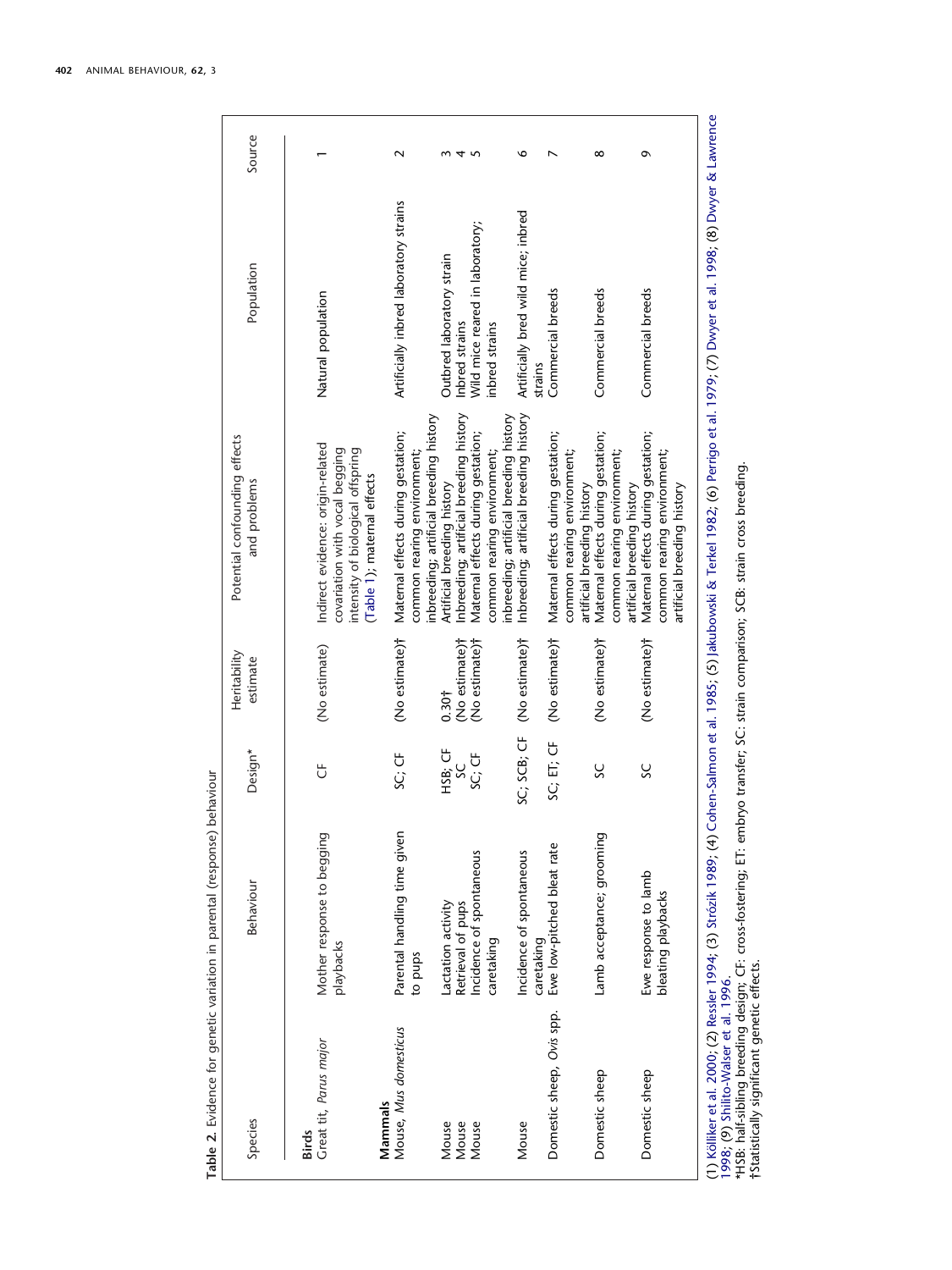the occurrence of care-taking behaviour was detectable only in combination with wild-type mothers and in female offspring, suggesting complex inheritance patterns which possibly include dominance (CF-1 dominant over wild-type) and sex-specific gene expression [\(Perrigo et al. 1993\)](#page-11-38). In another study, several female mice from an outbred laboratory stock were mated with the same male for each replicate (Stró[zik 1985;](#page-11-40) [Table 2\)](#page-7-0). The offspring (paternal half-siblings) were cross-fostered shortly after birth, and the paternal halfsisters' maternal behaviours were quantified and compared as adults. By comparing the behaviours of paternal half-sisters reared by unrelated foster mothers, this design controlled for environmental and most parental effects (except maternal effects during gestation that depend on the genotype of the male mate). The detected significant between-sire variation for lactation activity [\(Table 2\)](#page-7-0), that is, the time spent crouching over test pups in the lactation position, strongly suggests heritable variation for this parental behaviour in female mice (Stró[zik 1985\)](#page-11-40).

Modern molecular techniques have allowed researchers to search for single genes that are causally involved in the expression of maternal care behaviours. The targeted inactivation of the gene *fosB* had the effect that mouse parents stopped retrieving and nurturing their young, which nearly invariably resulted in the neglected pups' early death [\(Brown et al. 1996\)](#page-10-37). The gene *Mest* (also known as *Peg1*) is imprinted (expressed only when inherited by the father) and its inactivation resulted in a strong reduction in nest-building and pup-retrieval behaviour [\(Lefebvre et al. 1998\)](#page-11-41). The mothers carrying the inactivated *Mest* gene had pups with low viability. The inactivation of the gene *Peg3* (also known as *Pw1*), another paternally expressed locus [\(Li et al. 1999\)](#page-11-42), had similar effects on maternal behaviour. Other genes currently known, whose products affect the maternal retrieval response to experimentally separated pups, are the ones encoding for dopamine  $\beta$ -hydroxylase (Dbh) [\(Thomas & Palmiter 1997\)](#page-11-43), the prolactin receptor (PRL-r) and the oestrogen receptor (see [Bridges 1998](#page-10-38) and references therein). While these studies show that the expression of a number of single genes is necessary for the development of parental behaviour in female mice, it is not known whether different alleles (i.e. genetic variation) exist for any of these genes.

#### **Ewe Responses to Lamb Bleating**

In sheep, breeds differ significantly in the acceptance of, and time spent grooming, newborn lambs [\(Dwyer &](#page-10-36) [Lawrence 1998;](#page-10-36) [Table 2\)](#page-7-0). In addition, ewes vocalize in response to lamb bleating by emitting low-pitched vocalizations. Variation among ewes in the rate of these vocalizations may be related to maternal ability or willingness to invest in the lamb [\(Dwyer et al. 1998\)](#page-10-24). Significant between-breed variation in the rate of low-pitched vocalization was demonstrated in a comparison of Blackface and Suffolk ewes [\(Dwyer et al. 1998;](#page-10-24) [Table 2\)](#page-7-0). In a study on three other breeds of sheep (Border Leicester, Jacob, Soay), significant between-breed variation in the ewes' response to playbacks of lamb bleating was found [\(Shillito-Walser et al. 1981;](#page-11-44) [Table 2\)](#page-7-0).

## **GENETIC COVARIATION**

Genetic covariation of offspring solicitation and parental response has rarely been investigated. Indirect empirical evidence for it is provided by one study on mice where pups of two strains were cross-fostered. BALB/c parents cared more for pups than C57BL parents, independent of pup genotype [\(Table 2\)](#page-7-0), and BALB/c pups received more care independent of the parent's genotype than C57BL pups [\(Ressler 1962\)](#page-11-27), suggesting positive genetic covariation among strains between the pups' ability to induce and parental inclination to perform care. However, another study found less clear patterns of covariation when comparing other mouse strains with similar experimental designs [\(Cohen-Salmon et al. 1985\)](#page-10-35). Conversely, ewes from responsive sheep breeds (Scottish Blackface) give birth to lambs bleating at a lower rate than ewes from less responsive breeds (Suffolk), suggesting negative covariation between these two breeds [\(Dwyer et al. 1998\)](#page-10-24).

More direct evidence for genetic covariation between offspring solicitation and parental response is scant and more experimental work is needed. A recent study has investigated the covariation experimentally in a natural population using a cross-fostering design in great tits (Kölliker et al. 2000). A positive origin-related covariation between the maternal response and the begging call intensity of her genetic offspring reared in foreign nests was found, suggesting positive genetic covariation. Again, given the limitations intrinsic to cross-fostering designs (see Limitations of empirical studies), the study cannot fully rule out environmental or parental effects during egg laying and incubation as an alternative explanation (Kölliker et al. 2000).

# **PARENTAL EFFECTS**

Persistent differential effects of mothers before the birth of offspring, that is, maternal effects, on the expression of offspring solicitation behaviours after birth have been reported in both mammals and birds. Before birth females transfer nutrients [\(Haig 1993;](#page-10-18) [Williams 1994\)](#page-12-5), hormones [\(Haig 1993;](#page-10-18) [Schwabl 1993,](#page-11-14) [1996\)](#page-11-39) and antibodies [\(Heeb](#page-10-39) [et al. 1998;](#page-10-39) [Roulin & Heeb 1999\)](#page-11-45) to their offspring, which may affect the level of offspring solicitation after hatching or birth either directly or indirectly via the health or condition of the hatched/newborn young. It has been shown experimentally that the begging duration of canary, *Serinus canaria*, chicks shortly after hatching is significantly affected by the amount of testosterone (known to be transferred from canary mothers to the eggs; [Schwabl 1993\)](#page-11-14) in the egg yolk [\(Schwabl 1996\)](#page-11-39). Young hatching from eggs injected with testosterone begged for longer than control young.

The suggestion that the coevolution of offspring begging and parental response to begging may differ between the maternal and paternal lines was recently supported by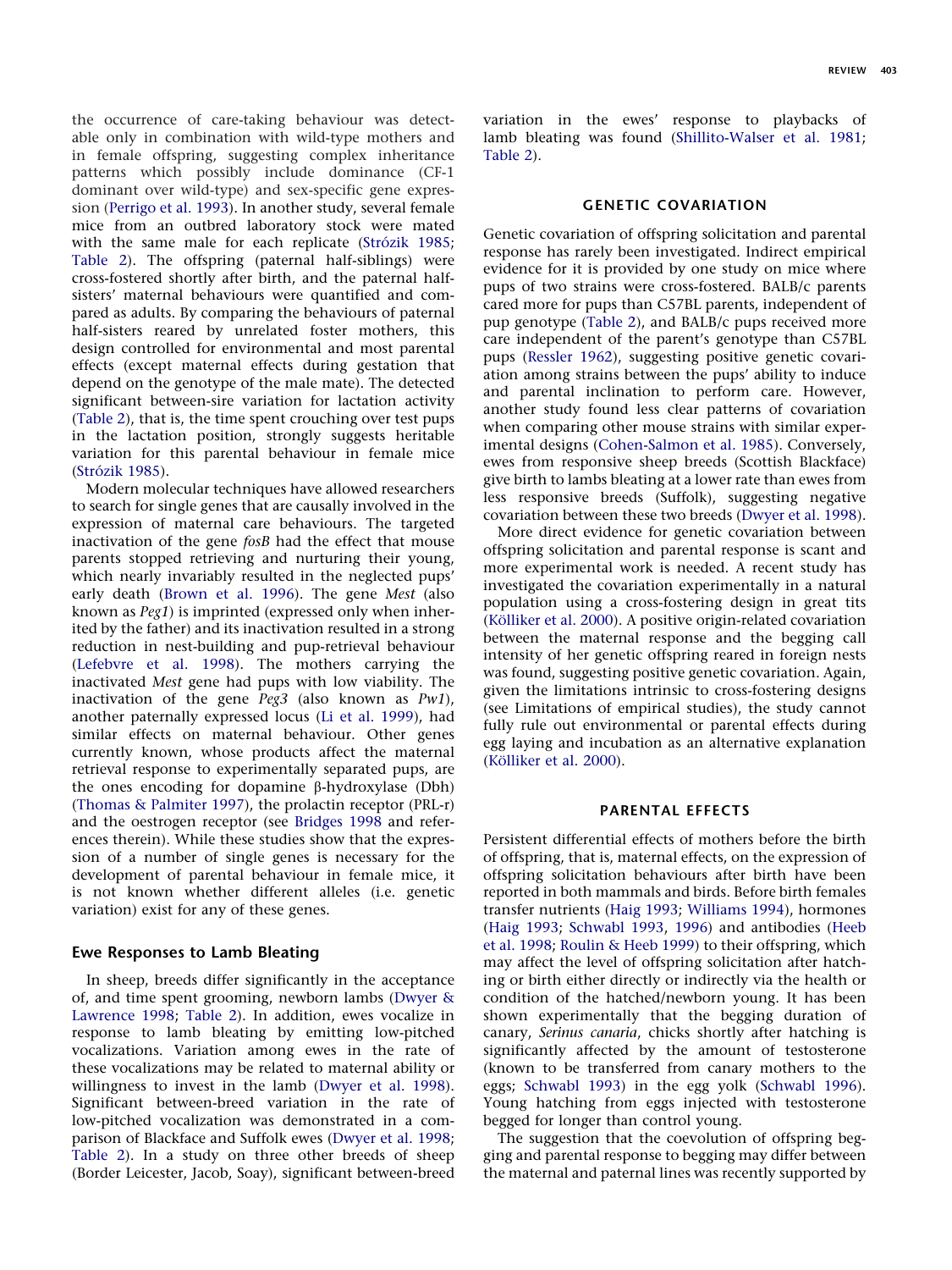Kölliker et al. (2000). Only great tit mothers significantly responded to nestling begging calls in playback experiments, and in the maternal line only a (positive) originrelated covariation of nestling begging call intensity and maternal response was found, with no significant relationship in the paternal line. One explanation of this result is a genetic covariation between nestling begging call intensity and parental response that is expressed in the maternal line only. This interpretation would suggest that different (sets of) genes are expressed in great tit mothers and fathers, and that the maternally expressed loci are linked to the loci expressed in the offspring (see Kölliker et al. 2000).

# **LIMITATIONS OF EMPIRICAL STUDIES**

Cross-fostering young animals shortly after birth is a powerful tool to reduce or eliminate the effect of the common rearing environment on offspring solicitation behaviour and to control for a nonrandom distribution of genotypes in the habitat [\(Roff 1997\)](#page-11-15). However, the common environment before birth (e.g. in the egg or uterus), or during the first few hours after birth, often cannot be controlled experimentally (but see [Dwyer et al. 1998\)](#page-10-24). Parental effects before the cross-fostering may therefore inflate the estimated genetic component of variation. A further experimental restriction in cross-fostering designs, but with conservative effects on the estimation of genetic components of variation, results from the necessity of exchanging young animals between broods or litters of approximately the same age. This procedure excludes the measurement of the potential genetic variation related to birth date.

Behavioural differences between breeds or strains suggest that genetic differences between breeds are responsible for differences in offspring or parental behaviour. However, such differences may be due to the artificial breeding history, and extrapolations to natural conditions may be difficult to make. Many breeds or strains (especially in mice) are derived from small founder populations, often single breeding pairs, and have been maintained through intense inbreeding such as brother– sister matings. Any random mutation present in the small founder population, or occurring during the course of breeding, which would be deleterious under natural conditions, might have been maintained in the strain only through the intense artificial inbreeding. The problem of accumulated deleterious mutations in the gene pool of artificial strains is indicated by the high incidence of developmental problems, such as tumours, in some mouse strains.

Targeted mutations can disrupt the expression of a specific gene, leading to nonfunctional gene products. The lack of functional gene products, however, is probably very different in biological meaning from natural variation in functional gene products. The complete disruption of a gene's expression might result in major developmental disorders in the animal, for example if its product is required for the regulation of other genes' expression. It may then not be surprising that such a mutant individual is unable to reproduce successfully.

Studies investigating the divergent coevolution of offspring solicitation and parental response between the maternal and paternal lines are confronted with the problem of nonindependence of maternal and paternal responses to begging when both parents feed their young. Such effects may blur a sex difference in the parental response to offspring solicitation, if parents respond not only to begging, but also to each other's feeding efforts. Ideally, studies should control experimentally for such effects, or specifically address the question of how females and males adjust their own responses to both their offspring's begging and their mate's response to begging.

# **FUTURE DIRECTIONS**

Both verbal arguments and empirical evidence suggest that a runaway process, the signalling of genetic quality and the divergent coevolution of offspring solicitation and parental response between the parental lines are at least possible. These evolutionary processes have not explicitly been included in the theory of parent–offspring conflict and the coevolution of offspring solicitation and parental response. Thus, it is not yet fully understood how the consideration of these processes will change our current view on conflict resolution. Formal models are now required to investigate the evolutionary causes of these processes and the extent to which they can influence conflict resolution and the coevolution of the behaviours involved.

The existing empirical evidence for genetic variability in offspring solicitation and parental response confirms the fundamental assumption of the theory of parent– offspring conflict that behaviours involved in the evolutionary resolution of the conflict are genetically variable. However, we also emphasize that much of the currently available empirical evidence is indirect and cannot fully exclude alternative interpretations. Thus, further empirical research on the genetic bases of offspring solicitation and parental response are needed. Given that these behaviours are highly sensitive to environmental factors, well-designed experiments will be required to disentangle genetic variation and environmental and/or parental effects.

## **CONCLUSIONS**

Empirical research on the evolutionary aspects of parent–offspring interaction has until recently focused on phenotypic predictions of theoretical models. We hope to stimulate with this review an approach to the study of parent–offspring conflict that incorporates both the phenotypic and the genotypic level. The potential benefits that may be derived from such an integrated approach is demonstrated in the research on sexual conflict and the evolution of elaborate male ornaments and female choice. Knowledge of the nature of behavioural/ phenotypic interactions between females and males during mate choice and the genetic bases of male ornaments and female preferences have both been of central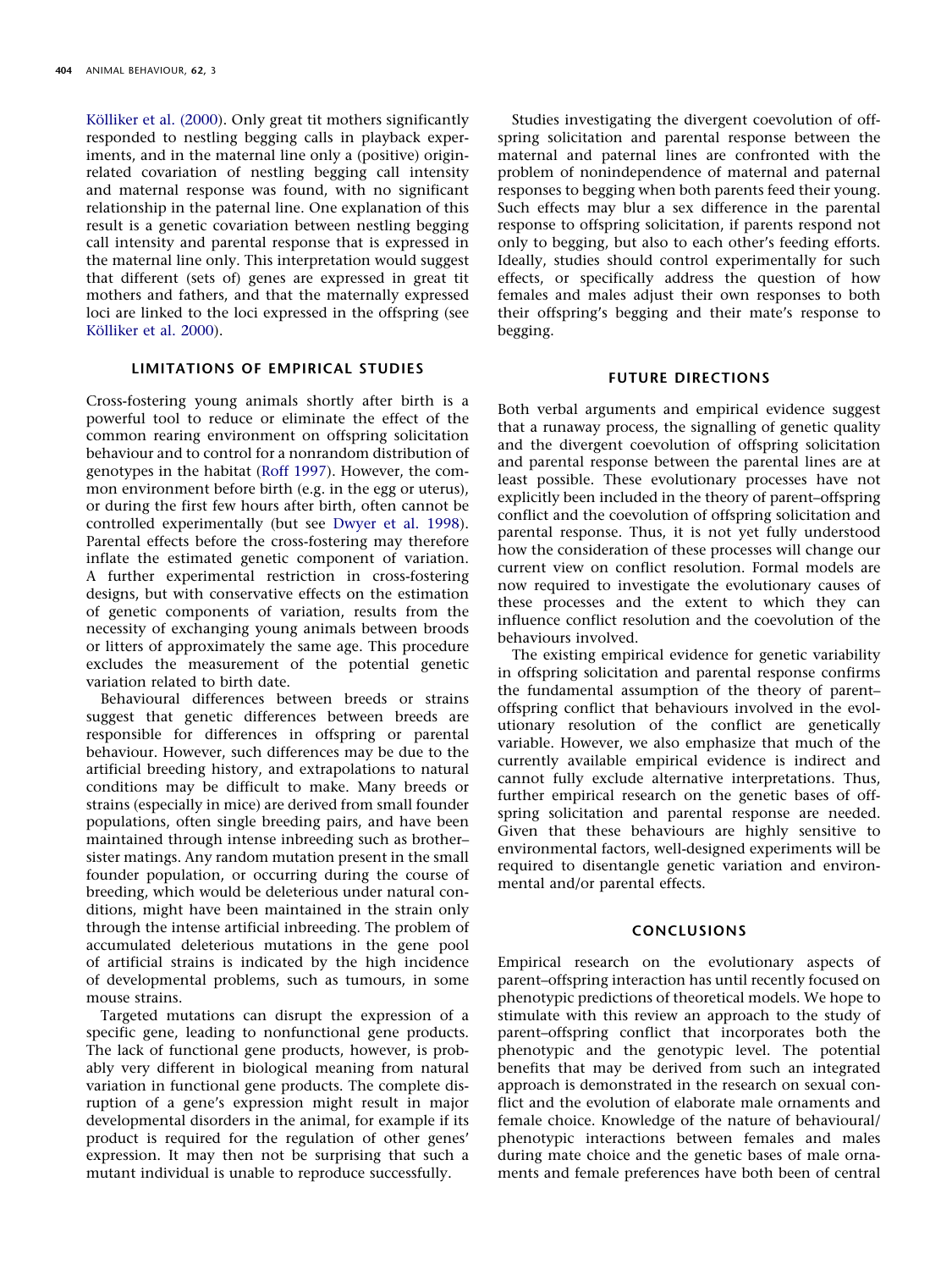importance to the understanding of the evolution of male ornaments and female preference (e.g. [Andersson 1994;](#page-10-28) [Bakker & Pomiankowski 1995\)](#page-10-40).

#### **Acknowledgments**

We thank S. A. Brunelli, S. Neuenschwander and two anonymous referees for their valuable and constructive comments on the manuscript. We are also grateful to S. A. Brunelli, R. G. Barr, C. Dwyer and P. L. Roubertoux for discussion concerning their research projects, and S. A. Brunelli and John Wiley and Sons, Inc. for permission to use [Fig. 1.](#page-5-0) The project was supported financially by the Swiss National Science Foundation, grants no. 31-43570.95 and 31-53956.98 (to H.R.)

#### **References**

- <span id="page-10-28"></span>**Andersson, M.** 1994. *Sexual Selection*. Princeton, New Jersey: Princeton University Press.
- <span id="page-10-40"></span>**Bakker, T. C. M. & Pomiankowski, A.** 1995. The genetic basis of female mate preferences. *Journal of Evolutionary Biology*, **8,** 129–171.
- <span id="page-10-33"></span>**Barr, R. G.** 1999. Infant crying behavior and colic: an interpretation in evolutionary perspective. In: *Evolutionary Medicine* (Ed. by W. R. Trevathan, E. O. Smith & J. J. McKenna), pp. 27–51. New York: Oxford University Press.
- <span id="page-10-12"></span>**Bergstrom, C. T. & Lachmann, M.** 1998. Signalling among relatives. III. Talk is cheap. *Proceedings of the National Academy of Sciences U.S.A.*, **95,** 5100–5105.
- <span id="page-10-20"></span>**Bermant, G.** 1963. Intensity and rate of distress calling in chicks as a function of social contact. *Animal Behaviour*, **11,** 514–517.
- <span id="page-10-19"></span>**Birkhead, T. R. & Møller, A. P.** 1992. *Sperm Competition in Birds: Evolutionary Causes and Consequences*. London: Academic Press.
- <span id="page-10-38"></span>**Bridges, R. S.** 1998. The genetics of motherhood. *Nature Genetics*, **20,** 108–109.
- <span id="page-10-29"></span>**Briskie, J. V., Naugler, C. T. & Leech, S. M.** 1994. Begging intensity of nestling birds varies with sibling relatedness. *Proceedings of the Royal Society of London, Series B*, **258,** 73–78.
- <span id="page-10-30"></span>**Briskie, J. V., Martin, P. R. & Martin, T. E.** 1999. Nest predation and the evolution of nestling begging calls. *Proceedings of the Royal Society of London, Series B*, **266,** 2153–2159.
- <span id="page-10-37"></span>**Brown, J. R., Ye, H., Bronson, T., Dikkes, P. & Greenberg, M. E.** 1996. A defect in nurturing in mice lacking the immediate early gene *fosB*. *Cell*, **86,** 297–309.
- <span id="page-10-8"></span>**Brunelli, S. A., Vinocur, D. D., Soo-Hoo, D. & Hofer, M. A.** 1997. Five generations of selective breeding for ultrasonic vocalization (USV) responses in *N:NIH* strain rats. *Developmental Psychobiology*, **31,** 255–265.
- <span id="page-10-5"></span>**Budden, A. E. & Wright, J.** 2001. Begging in nestling birds. *Current Ornithology*, **16,** 83–118.
- <span id="page-10-11"></span>**Bull, J. J.** 1985. Models of parent–offspring conflict: effect of environmental variance. *Heredity*, **55,** 1–8.
- <span id="page-10-26"></span>**Burford, J. E., Friedrich, T. J. & Yasukawa, K.** 1998. Response to playback of nestling begging in the red-winged blackbird, *Agelaius phoeniceus*. *Animal Behaviour*, **56,** 555–561.
- <span id="page-10-6"></span>**Cheverud, J. M. & Moore, A. J.** 1994. Quantitative genetics and the role of the environment provided by relatives in behavioral evolution. In: *Quantitative Genetic Studies of Behavioral Evolution* (Ed. by C. R. B. Boake), pp. 67–100. Chicago: University of Chicago Press.
- <span id="page-10-25"></span>**Christe, P., Richner, H. & Oppliger, A.** 1996. Begging food provisioning, and nestling competition in great tit broods infested with ectoparasites. *Behavioral Ecology*, **7,** 127–131.
- <span id="page-10-16"></span>**Clutton-Brock, T. H.** 1991. *The Evolution of Parental Care*. Princeton, New Jersey: Princeton University Press.
- <span id="page-10-35"></span>**Cohen-Salmon, C., Carlier, M., Roubertoux, P., Jouhaneau, J., Semal, C. & Paillette, M.** 1985. Differences in patterns of pup care in mice V. Pup ultrasonic emissions and pup care behavior. *Physiology and Behavior*, **35,** 167–174.
- <span id="page-10-27"></span>**Davies, N. B., Kilner, R. M. & Noble, D. G.** 1998. Nestling cuckoos, *Cuculus canorus*, exploit hosts with begging calls that mimic a brood. *Proceedings of the Royal Society of London, Series B*, **265,** 673–678.
- <span id="page-10-1"></span>**Davis, J. N., Todd, P. M. & Bullock, S.** 1999. Environment quality predicts parental provisioning decisions. *Proceedings of the Royal Society of London, Series B*, **266,** 1791–1797.
- <span id="page-10-10"></span>**Dawkins, R. & Krebs, J. R.** 1979. Arms races between and within species. *Proceedings of the Royal Society of London, Series B*, **205,** 489–511.
- <span id="page-10-32"></span>**De Ghett, V. J.** 1974. Developmental changes in the rate of ultrasonic vocalization in the Mongolian gerbil. *Developmental Psychobiology*, **7,** 267–272.
- <span id="page-10-36"></span>**Dwyer, C. M. & Lawrence, A. B.** 1998. Variability in the expression of maternal behaviour in primiparous sheep: effects of genotype and litter size. *Applied Animal Behaviour Science*, **58,** 311–330.
- <span id="page-10-24"></span>**Dwyer, C. M., McLean, K. A., Deans, L. A., Chirnside, J., Calvert, S. K. & Lawrence, S. B.** 1998. Vocalisations between mother and young in sheep: effects of breed and maternal experience. *Applied Animal Behaviour Science*, **58,** 105–119.
- <span id="page-10-14"></span>**Eshel, I. & Feldman, M. W.** 1991. The handicap principal in parent–offspring conflict: comparison of optimality and population-genetic analyses. *American Naturalist*, **137,** 167–185.
- <span id="page-10-7"></span>**Evans, R. M.** 1992. Embryonic and neonatal vocal elicitation of parental brooding and feeding responses in American white pelicans. *Animal Behaviour*, **44,** 667–675.
- <span id="page-10-9"></span>**Falconer, D. S. & Mackay, T. F. C.** 1996. *Introduction to Quantitative Genetics*. Harlow: Longman.
- <span id="page-10-34"></span>**Furlow, F. B.** 1997. Human neonatal cry quality as an honest signal of fitness. *Evolution and Human Behavior*, **18,** 175–193.
- <span id="page-10-3"></span>**Godfray, H. C. J.** 1991. Signalling of need by offspring to their parents. *Nature*, **352,** 328–330.
- <span id="page-10-2"></span>**Godfray, H. C. J.** 1995a. Evolutionary theory of parent–offspring conflict. *Nature*, **376,** 133–138.
- <span id="page-10-4"></span>**Godfray, H. C. J.** 1995b. Signalling of need between parents and young: parent–offspring conflict and sibling rivalry. *American Naturalist*, **146,** 1–24.
- <span id="page-10-21"></span>**Graham, M. & Letz, R.** 1979. Within-species variation in the development of ultrasonic signaling of preweanling rats. *Developmental Psychobiology*, **12,** 129–136.
- <span id="page-10-22"></span>**Hahn, M. E., Hewitt, J. K., Adams, M. & Tully, T.** 1987. Genetic influences on ultrasonic vocalizations in young mice. *Behavior Genetics*, **17,** 155–166.
- <span id="page-10-17"></span>**Haig, D.** 1992. Genomic imprinting and the theory of parent– offspring conflict. *Seminars in Developmental Biology*, **3,** 153–160.
- <span id="page-10-18"></span>**Haig, D.** 1993. Genetic conflicts in human pregnancy. *Quarterly Review of Biology*, **68,** 495–519.
- <span id="page-10-13"></span>**Hamilton, W. D.** 1964. The genetical evolution of social behaviour. *Journal of Theoretical Biology*, **7,** 1–52.
- <span id="page-10-0"></span>**Harper, A. B.** 1986. The evolution of begging: sibling competition and parent–offspring conflict. *American Naturalist*, **128,** 99– 114.
- <span id="page-10-39"></span>Heeb, P., Werner, I., Kölliker, M. & Richner, H. 1998. Benefits of induced host responses against an ectoparasite. *Proceedings of the Royal Society of London, Series B*, **265,** 51–56.
- <span id="page-10-15"></span>**Hrdy, S. B.** 1999. *Mother Nature: A History of Mothers, Infants, and Natural Selection*. New York: Pantheon.
- <span id="page-10-31"></span>**Hussel, D. J. T.** 1988. Supply and demand in tree swallow broods: a model of parent–offspring food-provisioning interactions in birds. *American Naturalist*, **131,** 175–202.
- <span id="page-10-23"></span>**Jakubowski, M. & Terkel, J.** 1982. Infanticide and caretaking in non-lactating *Mus musculus*: influence of genotype, family group and sex. *Animal Behaviour*, **30,** 1029–1035.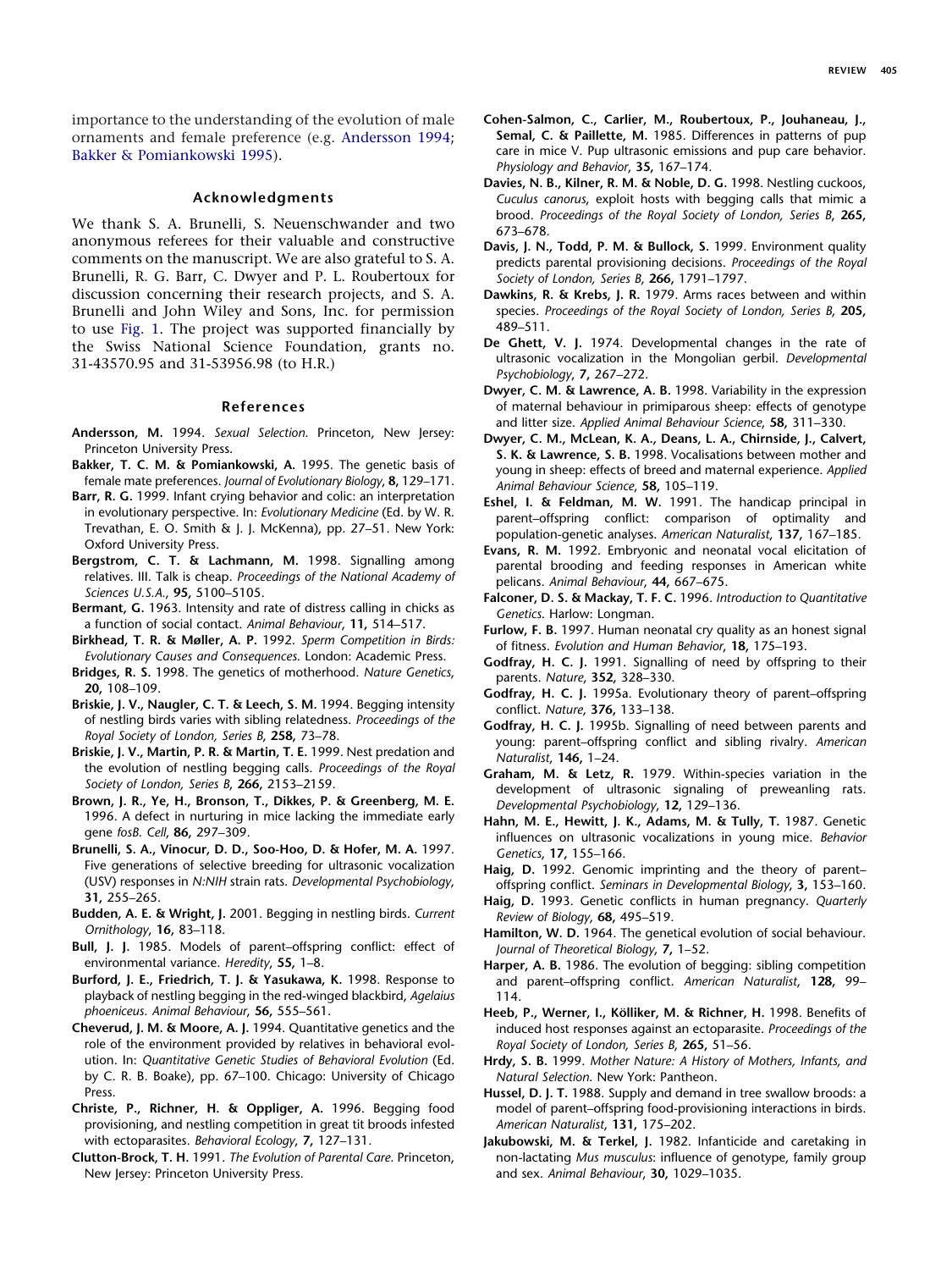- <span id="page-11-34"></span>**Jans, J. E. & Leon, M.** 1983. Determinants of mother–young contact in Norway rats. *Physiology and Behavior*, **30,** 919–935.
- <span id="page-11-5"></span>**Johnstone, R. A.** 1996. Begging signals and parent–offspring conflict: do parents always win? *Proceedings of the Royal Society of London, Series B*, **263,** 1677–1681.
- <span id="page-11-11"></span>Kedar, H., Rodriguez-Gironés, M. A., Yedvab, S., Winkler, D. W. **& Lotem, A.** 2000. Experimental evidence for offspring learning in parent–offspring communication. *Proceedings of the Royal Society of London, Series B*, **267,** 1723–1727.
- <span id="page-11-19"></span>**Kilner, R. M.** 1999. Family conflicts and the evolution of nestling mouth colour. *Behaviour*, **136,** 779–804.
- <span id="page-11-6"></span>**Kilner, R. & Johnstone, R. A.** 1996. Begging the question: are offspring solicitation behaviours signals of need? *Trends in Ecology and Evolution*, **12,** 11–15.
- <span id="page-11-36"></span>**Kleese, D. & Hull, E. M.** 1980. Adult responsiveness to ultrasonic signals from gerbils of varying ages: parity, gender, and housing effects. *Developmental Psychobiology*, **13,** 233–241.
- <span id="page-11-8"></span>Kölliker, M. 1999. The evolutionary ecology of parental investment decisions: sex allocation and parent–offspring conflict in great tits (*Parus major*). Ph.D. thesis, University of Bern.
- <span id="page-11-7"></span>Kölliker, M., Richner, H., Werner, I. & Heeb, P. 1998. Begging signals and biparental care: nestling choice between parental feeding locations. *Animal Behaviour*, **55,** 215–222.
- <span id="page-11-13"></span>Kölliker, M., Brinkhof, M. W. G., Heeb, P., Fitze, P. S. & Richner, **H.** 2000. The quantitative genetic basis of offspring solicitation and parental response in a passerine bird with biparental care. *Proceedings of the Royal Society of London, Series B*, **267,** 2127– 2132.
- <span id="page-11-28"></span>**Korner, S. F.** 1974. The effect of the infant's state, level of arousal, sex, and ontogenetic stage on the caregiver. In: *The Effect of the Infant on its Caregiver* (Ed. by M. Lewis & L. A. Rosenblum), pp. 105–121. New York: J. Wiley.
- **Krebs, E. A. & Magrath, R. D.** 2000. Food allocation in crimson rosella broods: parents differ in their responses to chick hunger. *Animal Behaviour*, **59,** 739–751.
- <span id="page-11-41"></span>**Lefebvre, L., Viville, S., Barton, S. C., Ishino, F., Keverne, E. B. & Surani, M. A.** 1998. Abnormal maternal behaviour and growth retardation associated with loss of the imprinted gene *Mest*. *Nature Genetics*, **20,** 163–169.
- <span id="page-11-42"></span>**Li, L.-L., Keverne, E. B., Aparicio, S. A., Ishino, F., Barton, S. C. & Surani, M. A.** 1999. Regulation of maternal behavior and offspring growth by paternally expressed *Peg3*. *Science*, **284,** 330–333.
- <span id="page-11-16"></span>Lindén, M. & Møller, A. P. 1989. Costs of reproduction and covariation of life history traits in birds. *Trends in Ecology and Evolution*, **4,** 367–370.
- <span id="page-11-24"></span>**Lumma, V., Vuorisalo, T., Barr, R. G. & Lehtonen, L.** 1998. Why cry? Adaptive significance of intensive crying in human infants. *Evolution and Human Behavior*, **19,** 193–202.
- <span id="page-11-21"></span>**Lynch, M.** 1987. Evolution of intrafamilial interactions. *Proceedings of the National Academy of Sciences U.S.A.*, **84,** 8507–8511.
- <span id="page-11-23"></span>**Lyon, B. E., Eadie, J. M. & Hamilton, L. D.** 1994. Parental choice selects for ornamental plumage in American coot chicks. *Nature*, **371,** 240–243.
- <span id="page-11-25"></span>**Medvin, M. B., Stoddard, P. K. & Beecher, M. D.** 1992. Signals for parent–offspring recognition: strong sib-sib call similarity in cliff swallows but not barn swallows. *Ethology*, **90,** 17–28.
- <span id="page-11-1"></span>**Mock, D. W. & Parker, G. A.** 1997. *The Evolution of Sibling Rivalry*. Oxford: Oxford University Press.
- <span id="page-11-22"></span>**Møller, A. P.** 1990. Effects of an haematophagous mite on the barn swallow (*Hirundo rustica*): a test of the Hamilton and Zuk hyothesis. *Evolution*, **44,** 771–784.
- <span id="page-11-33"></span>**Noirot, E.** 1972. Ultrasounds and maternal behavior in small rodents. *Developmental Psychobiology*, **5,** 371–387.
- <span id="page-11-31"></span>Ottosson, U., Bäckman, J. & Smith, H. G. 1997. Begging affects parental effort in the pied flycatcher, *Ficedula hypoleuca*. *Behavioral Ecology and Sociobiology*, **41,** 381–384.

<span id="page-11-4"></span>**Pagel, M.** 1994. Parents prefer pretty plumage. *Nature*, **371,** 200.

- <span id="page-11-2"></span>**Parker, G. A.** 1985. Models of parent–offspring conflict. V. Effects of the behaviour of the two parents. *Animal Behaviour*, **33,** 519–533.
- <span id="page-11-3"></span>**Parker, G. A. & Macnair, M. R.** 1978. Models of parent–offspring conflict. I. Monogamy. *Animal Behaviour*, **26,** 97–110.
- <span id="page-11-0"></span>**Parker, G. A. & Macnair, M. R.** 1979. Models of parent–offspring conflict. IV. Suppression: evolutionary retaliation by the parent. *Animal Behaviour*, **27,** 1210–1235.
- <span id="page-11-38"></span>**Perrigo, G., Belvin, L., Quindry, P., Kadir, T., Becker, J., van Look, C., Niewoehner, J. & vom Saal, F. S.** 1993. Genetic mediation of infanticide and parental behavior in male and female domestic and wild stock house mice. *Behavior Genetics*, **23,** 525–531.
- <span id="page-11-32"></span>**Price, K.** 1998. Benefits of begging for yellow-headed blackbird nestlings. *Animal Behaviour*, **56,** 571–577.
- <span id="page-11-29"></span>**Price, K., Harvey, H. & Ydenberg, R.** 1996. Begging tactics of nestling yellow-headed blackbirds, *Xanthocephalus xanthocephalus*, in relation to need. *Animal Behaviour*, **51,** 421–435.
- <span id="page-11-12"></span>**Queller, D. C.** 1994. Male–female conflict and parent–offspring conflict. *American Naturalist*, **144,** S84–S99.
- <span id="page-11-27"></span>**Ressler, R. H.** 1962. Parental handling in two strains of mice reared by foster parents. *Science*, **137,** 129–130.
- <span id="page-11-17"></span>**Roff, D. A.** 1992. *The Evolution of Life Histories*. New York: Chapman & Hall.
- <span id="page-11-15"></span>**Roff, D. A.** 1997. *Evolutionary Quantitative Genetics*. New York: Chapman & Hall.
- <span id="page-11-37"></span>**Roubertoux, P. L., Nosten-Bertrand, M. & Carlier, M.** 1990. Additive and interactive effects of genotype and maternal environment. *Advances in the Study of Behavior*, **19,** 205–247.
- <span id="page-11-26"></span>**Roubertoux, P. L., Martin, B., Le Roy, I., Beau, J., Machaland, C., Perez-Diaz, F., Cohen-Salmon, C. & Carlier, M.** 1996. Vocalizations in newborn mice: genetic analysis. *Behavior Genetics*, **26,** 427–437.
- <span id="page-11-45"></span>**Roulin, A. & Heeb, P.** 1999. The immunological function of allosuckling. *Ecology Letters*, **2,** 319–324.
- <span id="page-11-30"></span>**Roulin, A., Ko¨lliker, M. & Richner, H.** 2000. Barn owl (*Tyto alba*) vocally negotiate resources. *Proceedings of the Royal Society of London, Series B*, **267,** 459–463.
- <span id="page-11-14"></span>**Schwabl, H.** 1993. Yolk is a source of maternal testosterone for developing birds. *Proceedings of the National Academy of Sciences U.S.A.*, **90,** 11446–11450.
- <span id="page-11-39"></span>**Schwabl, H.** 1996. Maternal testosterone in the avian egg enhances postnatal growth. *Comparative Biochemistry and Physiology*, **114A,** 271–276.
- <span id="page-11-44"></span>**Shillito-Walser, E., Hague, P. & Walters, E.** 1981. Vocal recognition of recorded lambs voices by ewes of three breeds of sheep. *Behaviour*, **78,** 260–272.
- <span id="page-11-9"></span>**Slagsvold, T.** 1997. Brood division in birds in relation to offspring size: sibling rivalry and parental control. *Animal Behaviour*, **54,** 1357–1368.
- <span id="page-11-35"></span>**Smotherman, W. P., Bell, R. W., Hershberger, W. A. & Coover, G. D.** 1978. Orientation to rat pup cues: effects of maternal experiential history. *Animal Behaviour*, **26,** 265–273.
- <span id="page-11-20"></span>**Stamps, J., Metcalf, R. A. & Krishnan, V. V.** 1978. A genetic analysis of parent–offspring conflict. *Behavioral Ecology and Sociobiology*, **3,** 369–392.
- <span id="page-11-10"></span>**Stamps, J., Clark, A., Arrowood, P. & Kus, B.** 1989. Begging behavior in budgerigars. *Ethology*, **81,** 177–192.
- <span id="page-11-18"></span>**Stearns, S. C.** 1992. *The Evolution of Life Histories*. Oxford: Oxford University Press.
- <span id="page-11-40"></span>Strózik, E. 1985. Heritability and postnatal effect of maternal behaviour activities and maternal behaviour test results in mice of outbred stock. *Genetica Polonica*, **26,** 261–265.
- <span id="page-11-43"></span>**Thomas, S. A. & Palmiter, R. D.** 1997. Impaired maternal behavior in mice lacking norepinephrine and epinephrine. *Cell*, **91,** 583–592.